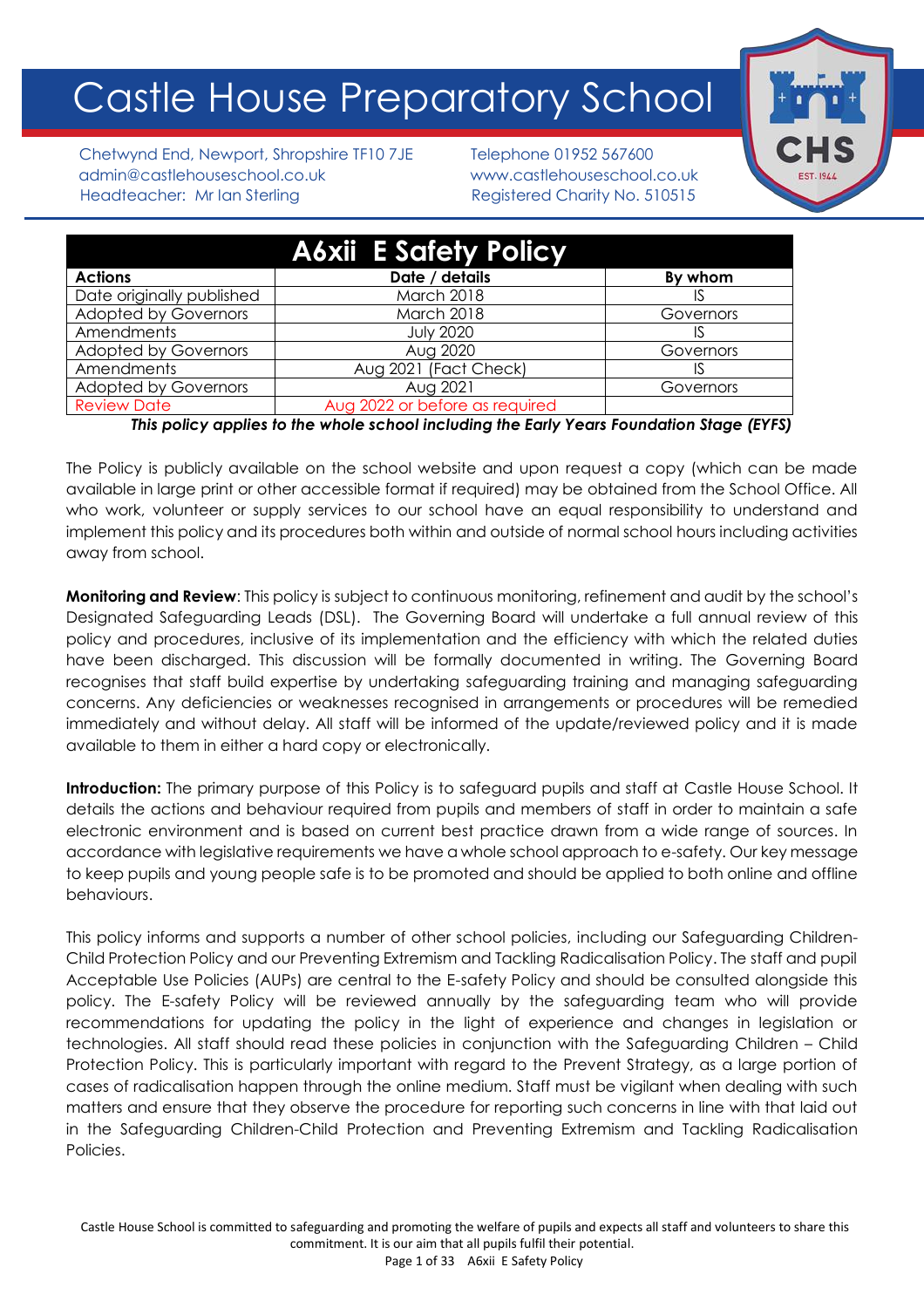**Roles and Responsibilities:** Our nominated E-Safety Officer is the Headteacher who has responsibility for ensuring that online safety is considered an integral part of everyday safeguarding practice. This role overlaps with that of the Designated Safeguarding Lead (DSL) role and he works alongside the DSLs in all matters regarding safeguarding and E-safety.

Their roles will include ensuring:

- Young people know how to use the Internet responsibly and that parents and teachers have the right measures in place to keep pupils safe from exploitation or radicalisation.
- Pupils are safe from terrorist and extremist material when accessing the Internet in school, including by establishing appropriate levels of filtering.
- To ensure that pupils use Information and Communications Technology (ICT) safely and securely and are aware of both external and peer to peer risks when using ICT, including cyberbullying and other forms of abuse.
- All staff and volunteers receive the appropriate training, guidance, time and resources to effectively implement online safety policies and procedures.
- Clear and rigorous policies and procedures are to be applied to the use/non-use of personal ICT equipment by all individuals who affect or come into contact with the early years setting. Such policies and procedures are to include the personal use of work-related resources.
- The Acceptable Use Policy (AUP) is to be implemented, monitored and reviewed regularly, and for ensuring all updates are to be shared with relevant individuals at the earliest opportunity.
- Allegations of misuse or known incidents are to be dealt with appropriately and promptly, in line with agreed procedures, and in liaison with other agencies, where applicable.
- Effective online safeguarding support systems are to be put in place, for example, filtering controls, secure networks and virus protection to ensure that the school's technical infrastructure is secure and is not open to misuse or malicious attack.
- An appropriate level of authorisation is to be given to ICT users. Not all levels of authorisation will be the same - this will depend on, for example, the position, work role and experience of the individual concerned.
- That users may only access the networks and devices through a properly enforced password protection policy, in which passwords are regularly changed.

# **Pupils Use of IT Systems:**

ICT and online resources are increasingly used across the curriculum. We believe it is essential for E Safety guidance to be given to the pupils on a regular and meaningful basis. E Safety is embedded within our curriculum and we continually look for new opportunities to promote E Safety.

- The school has a system for teaching internet skills in ICT lessons
- Educating pupils about the online risks that they may encounter outside school is done informally when opportunities arise and as part of the E Safety curriculum
- Pupils are aware of the relevant legislation when using the internet such as data protection and intellectual property which may limit what they want to do but also serves to protect them
- Pupils are taught about copyright, respecting other people's information, safe use of images and other important areas through discussion, modelling and appropriate activities
- Pupils are aware of the impact of Cyberbullying and know how to seek help if they are affected by any form of online bullying. Pupils are also aware of where to seek advice or help if they experience problems when using the internet and related technologies; i.e. parent/ carer, teacher/ trusted staff member, or an organisation such as Childline.
- Pupils are taught to critically evaluate materials and learn good searching skills through cross curricular teacher models, discussions and via our teaching of ICT.

# **Managing the Internet**

- The school provides pupils with supervised access to Internet resources (where reasonable) through the school's fixed and mobile internet connectivity
- Staff will preview any recommended sites, online services, software and apps before use
- Searching for images through open search engines is not allowed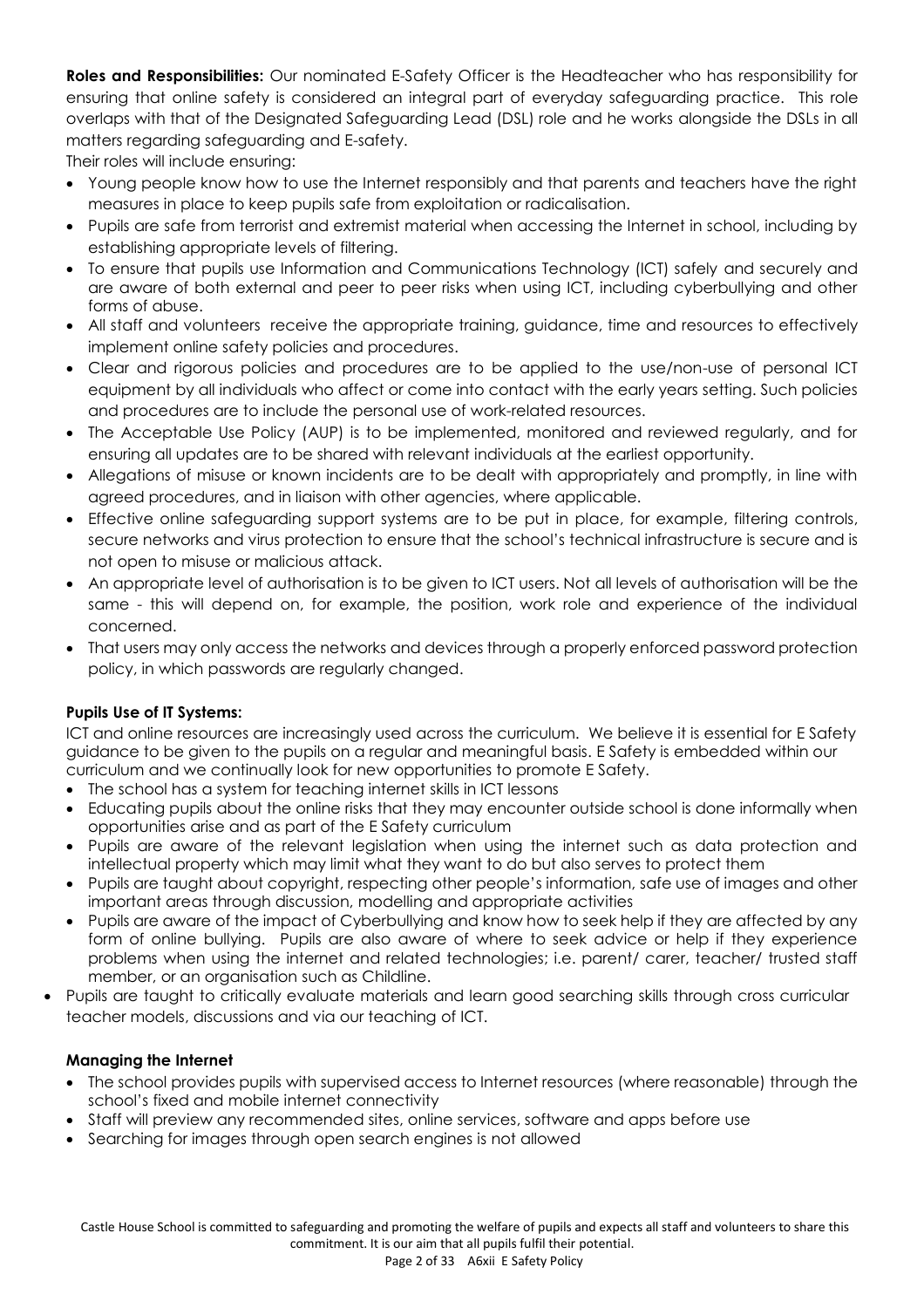- If Internet research is set for homework, specific sites will be suggested that have previously been checked by the teacher. It is advised that parents recheck these sites and supervise this work. Parents will be advised to supervise any further research
- All users must observe software copyright at all times. It is illegal to copy or distribute school software or illegal software from other sources
- All users must observe copyright of materials from electronic resources

#### **Parental Involvement**

We believe that it is essential for parents/carers to be fully involved with promoting E Safety both in and outside of school and to be aware of their responsibilities. We regularly consult and discuss E Safety with parents/ carers and seek to promote a wide understanding of the benefits of new technologies, together with the associated risks.

- Parents/carers are asked to read through and sign acceptable use agreements on behalf of their child on admission to the school. The agreement will also include the following statement 'We will support the school's approach to on-line safety and not deliberately upload or add any text, image, sound or videos that could upset or offend any member of the school community or bring the school into disrepute.
- Parents/carers are required to make a decision as to whether they consent to images of their child being taken and used in the public domain (e.g., on school website).
- The school disseminates information to parents relating to E Safety where appropriate in the form of;
	- o Posters
	- o School website information
	- o Awareness talks for parents with regards to E Safety which looks at emerging technologies and the latest ways to safeguard pupils

#### **Staff/Volunteers Use of IT Systems:**

# **Any person suspecting another of deliberate misuse or abuse of technology should take the following action:**

- 1. Report in confidence to the school's E-Safety Officer.
- 2. The E-Safety Officer should investigate the incident.
- 3. If this investigation results in confirmation of access to illegal material, the committing of illegal acts, or transgression of school rules, appropriate sanctions will be enforced.
- 4. In exceptional circumstances, where there are reasonable grounds to suspect that a user has committed a serious criminal offence, the CEOP or the police will be informed.
- 5. No pupil or member of staff should attempt to access or view the material, whether online or stored on internal or external storage devices. If this step is necessary, CEOP and/or police will be contacted.

#### **Social Media, including Facebook and Twitter**

Facebook, Twitter and other forms of social media are increasingly becoming an important part of our daily lives.

- Staff are not permitted to access their personal social media accounts using school equipment at any time
- Staff are able to setup Social Learning Platform accounts, using their school email address, in order to be able to teach pupils the safe and responsible use of Social Media
- Pupils are not permitted to access their social media accounts whilst at school
- Staff, pupils are provided with information on how to use social media responsibly and what to do if they are aware of inappropriate use by others
- Staff, pupils, are aware that the information, comments, images and video they post online can be viewed by others, copied and stay online forever
- Staff, pupils are aware that their online behaviour should at all times be compatible with UK law.

**Radicalisation and the Use of Social Media to Encourage Extremism:** The Internet and the use of social media in particular has become a major way to communicate with others, especially young people, which has provided access for like-minded people to create an online community and confirm extreme beliefs,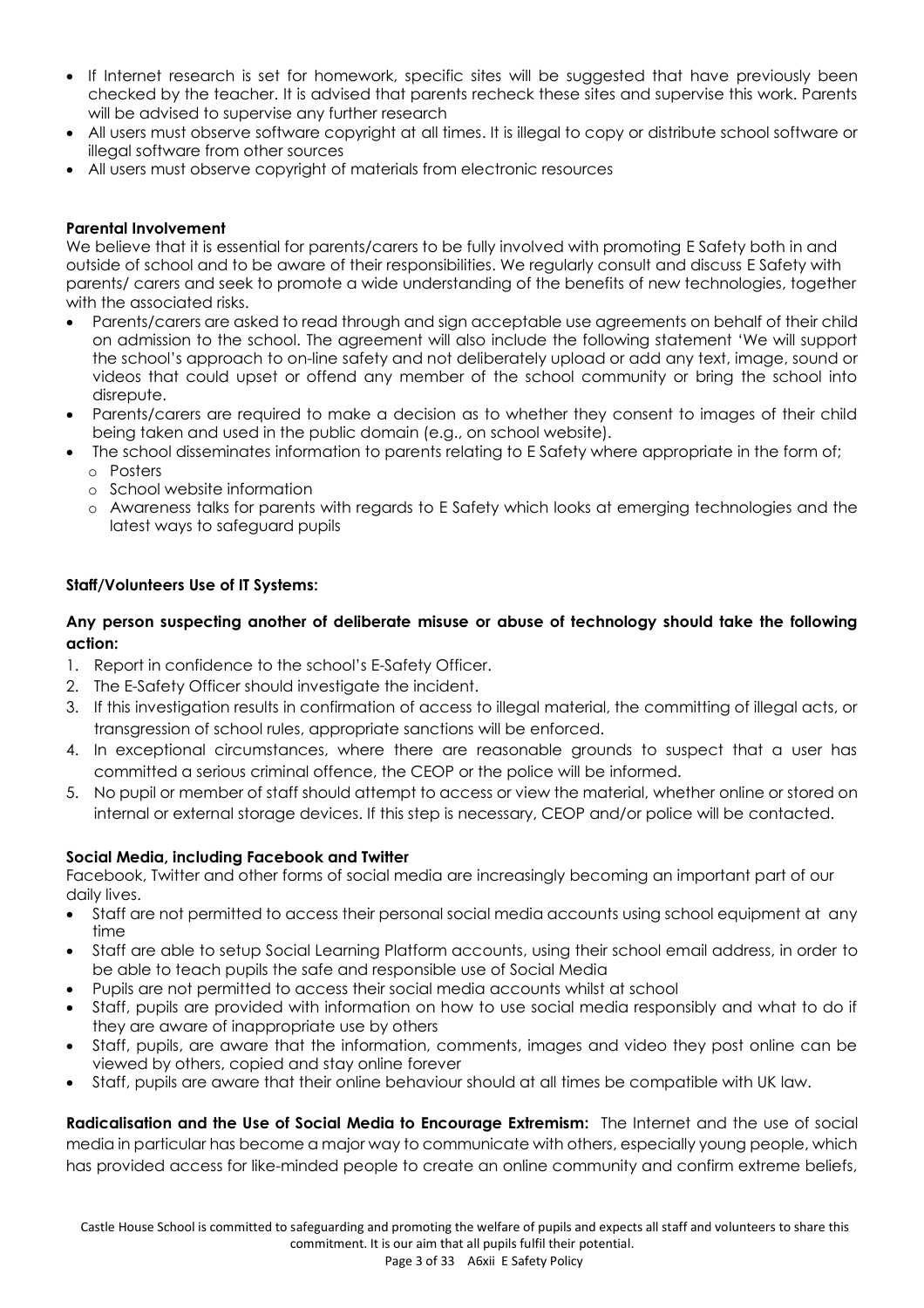sharing extreme ideological views or advocating the use of violence to solve problems. This has led to social media becoming a platform for:

- Intensifying and accelerating the radicalisation of young people;
- Confirming extreme beliefs;
- Accessing likeminded people where they are not able to do this off-line, creating an online community;
- Normalising abnormal views and behaviours, such as extreme ideological views or the use of violence to solve problems and address grievances.

Castle House School has a number of measures in place to help prevent the use of social media for this purpose:

- Web site filtering is in place to help prevent access to terrorist and extremist material and social networking sites such as Facebook, Instagram or Twitter by pupils.
- Pupils, parents and staff are educated in safe use of social media and the risks posed by on-line activity, including from extremist and terrorist groups.

Further details on how social media is used to promote extremism and radicalisation can be found in guidance from the Department for Education 'How Social Media Is Used to Encourage Travel to Syria and Iraq: Briefing Note for Schools.'

**Reporting of E-Safety Issues and Concerns Including Concerns Regarding Radicalisation:** Castle House School has clear reporting mechanisms in place, available for all users to report issues and concerns. For staff, any concerns regarding e-safety should be made to the E-safety Officer who will review the issue and take the appropriate action. For pupils, they are taught to raise any concerns to their class teacher who will then pass this on to the e-safety officer. Complaints of a child protection nature must be dealt with in accordance with our Safeguarding Children-Child Protection Policy.

Our Designated Safeguarding Lead provides advice and support to other members of staff on protecting pupils from the risk of on-line radicalisation. Castle House School ensures staff understand what radicalisation and extremism mean and why people may be vulnerable to being drawn into terrorism. We ensure staff have the knowledge and confidence to identify pupils at risk of being drawn into terrorism, and to challenge extremist ideas which can be used to legitimise terrorism. Staff safeguard and promote the welfare of pupils and know where and how to refer pupils and young people for further help as appropriate by making referrals as necessary to Channel.

# **Assessing Risks:**

- We will take all reasonable precautions to prevent access to inappropriate material. However, due to the international scale and linked nature of Internet content, it is not possible to guarantee that unsuitable material will never appear on a computer connected to the school network. The school cannot accept liability for any material accessed, or any consequences of Internet access.
- Emerging technologies, such as mobile phones with Internet access (smartphones) are not governed by the school's infrastructure and bypass any and all security and filtering measures that are or could be deployed.
- We will audit ICT use to establish if the E-Safety Policy is sufficiently robust and that the implementation of the E-Safety Policy is appropriate and effective.
- Methods to identify, assess and minimise risks will be reviewed regularly.
- The DSLs will review and examine emerging technologies for educational benefit and a risk assessment will be carried out before use in school is allowed.
- Any person not directly employed by the school will not be provided with access to any of the school systems with the exception of filtered *Wi-Fi* access.
- Castle House School takes measures to ensure appropriate IT filters monitoring systems are in place to safeguard pupils from potentially harmful and inappropriate material on-line without unreasonable "over-blocking" ( KCSIE 2019).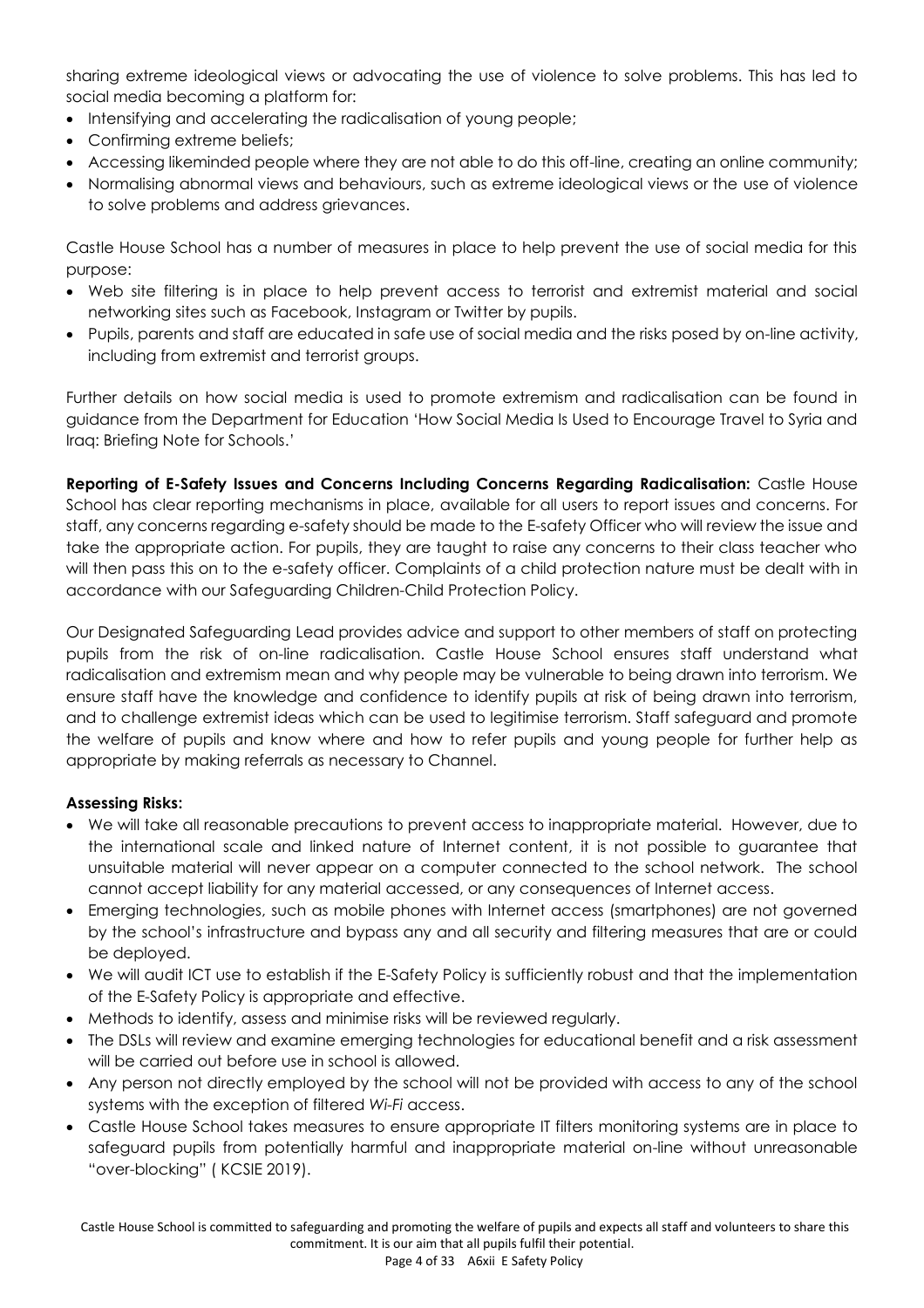• Castle House School recognises that pupils may choose to circumvent certain safety precautions by using devices over 3G and 4G. To help provide a safe environment for all pupils, we will provide relevant additional staff/pupil training.

# **Internet Security and Filtering Systems**

Castle House School security has in place systems which monitor and secure the internet traffic at the school. These systems are to keep everyone safe, from blocking inappropriate content, to protecting our ICT systems from cyber-attacks. The monitoring side plays an important part of the system, which helps us to identify ways to improve security, and to better protect those that use it. By default, the system blocks all inappropriate websites, illegal or unsuitable content, including pornography. Use of these kinds of site is not allowed at the school.

# **Mobile Electronic Devices (Phones, Laptops, iPads and Tablets; please see appendix 4 for more details)**.

- All activities carried out on school systems and hardware will be monitored in accordance with the general policy
- Staff must ensure that all school data is stored on the school network, and not kept solely on the laptop. Equipment must be kept physically secure in accordance with this policy to be covered for insurance purposes. When travelling by car, best practice is to place the laptop in the boot of your car before starting your journey
- Synchronise all locally stored data, including diary entries, with the central school network server on a frequent basis
- Ensure portable and mobile ICT equipment is made available as necessary for anti-virus updates and software installations, patches or upgrades
- The installation of any applications or software packages must be authorised by the ICT support team, fully licensed and only carried out by your ICT support
- In areas where there are likely to be members of the general public, portable or mobile ICT equipment must not be left unattended and, wherever possible, must be kept out of sight
- Portable equipment must be transported in its protective case if supplied

Castle House School Pupils are only allowed to have mobile phones in school with advance permission from parents, which is included in the parent acceptable use policy. Pupil mobile phones should be left with the office during the school day, however and mobile phones which are kept on site are at the risk of the individual pupil. Castle House School is not responsible for any devices lost by pupils.

No member of staff is allowed to use a personal mobile phone in the presence of pupils in the EYFS setting during the teaching day.

Castle House School Pupils are allowed laptops under the supervision of the SEN department. If a laptop is required, the pupil and parents will sign an agreement (see Appendix 8) that would allow the child to bring in their own device. Castle House School is not responsible for any damage or loss of the device. (Section 4.19 The Parent Contract). The laptop must be supplied with up to date antivirus software that is kept maintained weekly. The device will be subject to electrical testing when the school is tested yearly. The device must not be connected to the Castle House School network without the prior consent of the ICT Leader.

**Cyber-Bullying:** is the use of ICT, particularly mobile electronic devices and the Internet, deliberately to upset someone else. Cyberbullying (along with all forms of bullying) will not be tolerated and incidents of cyberbullying should be reported and will be dealt with in accordance with the School's Anti-Bullying Policy. Use of electronic devices of any kind to bully, harass or intimidate others will not be tolerated and will constitute a serious breach of discipline. If there is a suggestion that a child is at risk of abuse or significant harm, the matter will be dealt with under the school's child protection procedures (see our Safeguarding Children-Child Protection Policy).

Seven categories of cyber-bullying have been identified:

- **Text message bullying** involves sending unwelcome texts that are threatening or cause discomfort;
- **Picture/video-clip bullying via mobile phone cameras** is used to make the person being bullied feel threatened or embarrassed, with images usually sent to other people. 'Happy slapping' involves filming and sharing physical attacks;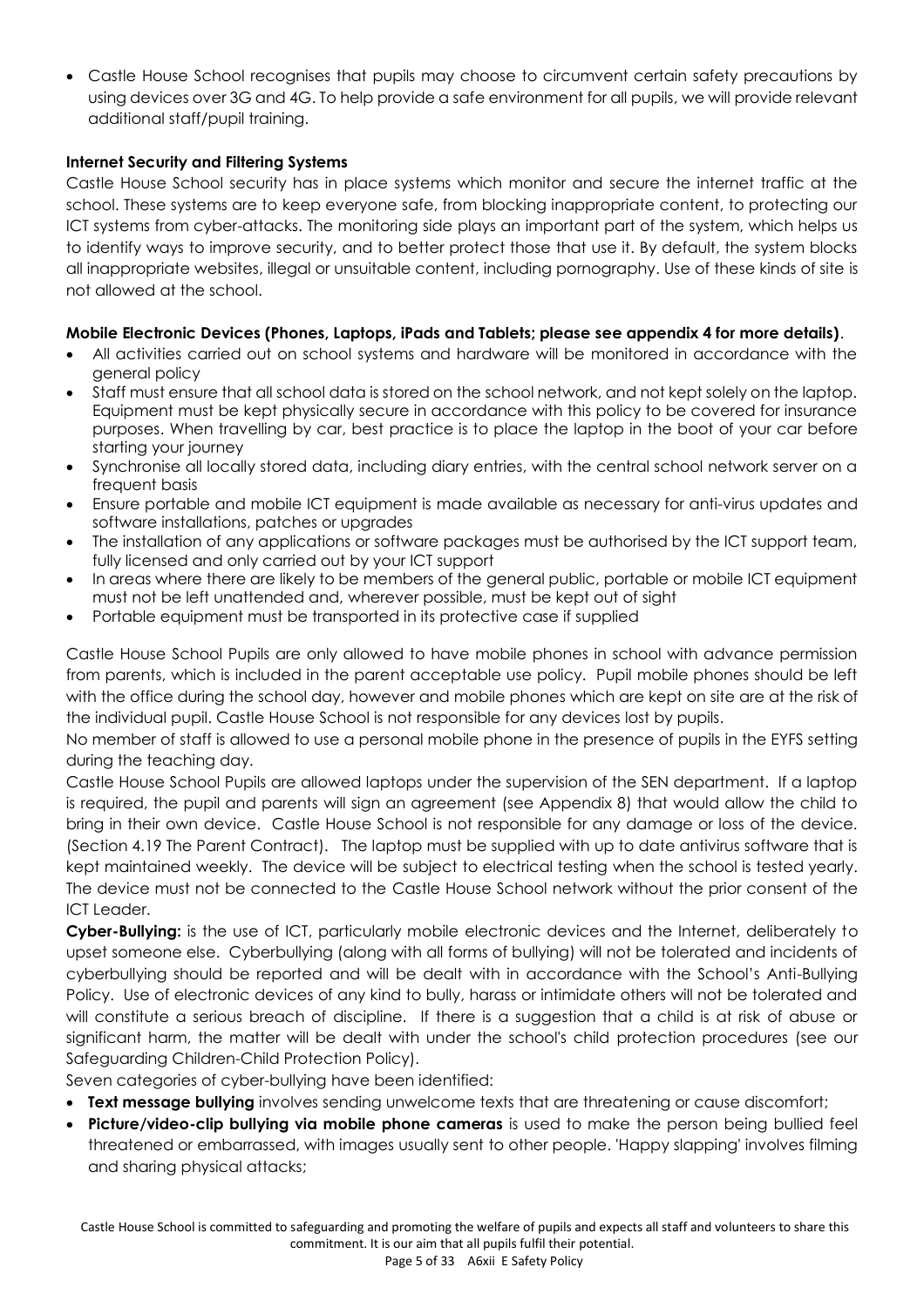- **Phone call bullying via mobile phone** uses silent calls or abusive messages. Sometimes the bullied person's phone is stolen and used to harass others, who then think the phone owner is responsible. As with all mobile phone bullying, the perpetrators often disguise their numbers, sometimes using someone else's phone to avoid being identified;
- **Email bullying** uses email to send bullying or threatening messages, often using a pseudonym for anonymity or using someone else's name to pin the blame on them;
- **Chat room bullying and online grooming** involve sending menacing or upsetting responses to pupils or young people when they are in a web-based chat room;
- **Bullying through instant messaging (IM)** is an Internet-based form of bullying where pupils and young people are sent unpleasant messages through various messaging applications (for example, WhatsApp, Group Me, Skype, Facebook Messenger, Snapchat, Google Hangouts etc.) as they conduct real-time conversations online;
- **Bullying via websites and social networks (an example of this would be Facebook, Twitter, Instagram, etc.)** includes the use of defamatory blogs (web logs), personal websites and online personal polling sites. There has also been a significant increase in social networking sites for young people, which can provide new opportunities for cyber-bullying.

# **Pupils should remember the following:**

- Always respect others be careful what you say online and what images you send.
- Think before you send whatever you send can be made public very quickly and could stay online forever.
- Don't retaliate or reply online.
- Save the evidence learn how to keep records of offending messages, pictures or online conversations. Ask someone if you are unsure how to do this. This will help to show what is happening and can be used by the school to investigate the matter.
- Block the bully. Most social media websites and online or mobile services allow you block someone who is behaving badly.
- Don't do nothing if you see cyberbullying going on, support the victim and report the bullying.

**ICT-Based Sexual Abuse:** The impact on a child of ICT-based sexual abuse is similar to that for all sexually abused pupils. However, it has an additional dimension in that there is a visual record of the abuse. ICTbased sexual abuse of a child constitutes significant harm through sexual and emotional abuse. Recognition and response is recognising a situation where a child is suffering, or is likely to suffer a degree of physical, sexual and/or emotional harm (through abuse or neglect) which is so harmful that there needs to be compulsory intervention by child protection agencies into the life of the child and their family. All adults (volunteers, staff) working with pupils, adults and families will be alerted to the possibility that:

- A child may already have been/is being abused and the images distributed on the Internet or by mobile telephone;
- An adult or older child may be grooming a child for sexual abuse, including involvement in making abusive images. This process can involve the child being shown abusive images;
- An adult or older child may be viewing and downloading child sexual abuse images.

There are no circumstances that will justify adults possessing indecent images of pupils. Adults who access and possess links to such websites will be viewed as a significant and potential threat to pupils. Accessing, making and storing indecent images of pupils is illegal. This will lead to criminal investigation and the individual being barred from working with pupils, if proven. Adults should not use equipment belonging to the school to access adult pornography; neither should personal equipment containing these images or links to them be brought into the workplace. This will raise serious concerns about the suitability of the adult to continue to work with pupils. Adults should ensure that pupils are not exposed to any inappropriate images or web links. Where indecent images of pupils or other unsuitable material are found, the police and Local Authority Designated Officer (LADO) should be immediately informed. Adults should not attempt to investigate the matter or evaluate the material themselves, as this may lead to evidence being contaminated, which in itself can lead to a criminal prosecution.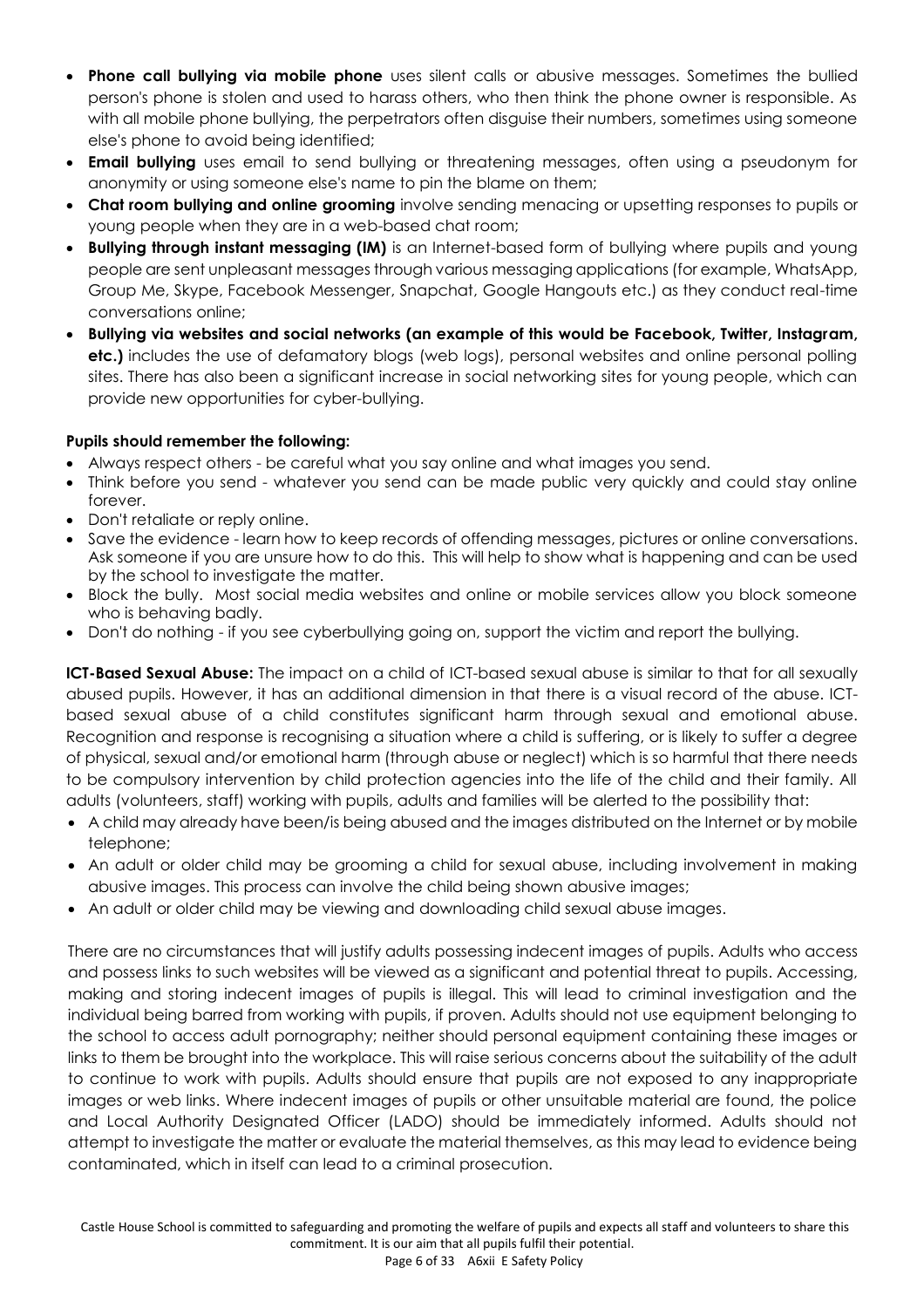**Chat Room Grooming and Offline Abuse:** Our staff needs to be continually alert to any suspicious activity involving computers and the Internet. Grooming of pupils online is a faster process than usual grooming, and totally anonymous. The abuser develops a 'special' relationship with the child online (often adopting a false identity), which remains a secret to enable an offline meeting to occur in order for the abuser to harm the child.

# **Taking and Storing Images of Pupils Including Mobile Phones (See our related documents including**

**Appendix 6):** Castle House School provides an environment in which pupils, parents and staff are safe from images being recorded and inappropriately used. Upon their initial visit, parents, volunteers and visitors are given information informing them they are not permitted to use mobile phones on the premises in the presence of pupils, or to take photographs of pupils apart from circumstances as outlined in appendix 6 of this policy. This prevents staff from being distracted from their work with pupils and ensures the safeguarding of pupils from inappropriate use of mobile phone cameras and other digital recording equipment. The school will inform and educate users about these risks and will implement policies to reduce the likelihood of the potential for harm:

- When using digital images, staff should inform and educate pupils about the risks associated with the taking, use, sharing, publication and distribution of images of themselves and others especially on social networking sites.
- Photographs published onto any website will comply with good practice guidance on the use of such images. Care will be taken to ensure that pupils are appropriately dressed and are not participating in activities that might bring the individuals or the school into disrepute. Their full names will not be used anywhere in the website, particularly in association with photographs.

N.B. The word 'camera' in this document refers to any device that may be used to take and store a digital image e.g. mobile phone, tablet, laptop etc. The school has a Mobile Phone Policy, which includes:

- The commitment to keep the pupils safe.
- How we manage the use of mobile phones at Castle House School taking into consideration staff, pupils on placement, volunteers, other professionals, trustees, visitors and parents/carers.
- How we inform parents/carers, visitors and other professional of our procedures.
- What type of mobile phones will be used on educational visits and learning outside the classroom.
- The consequences of any breaches of this policy.
- Reference to other policies, such as Whistleblowing and Safeguarding Children-Child Protection Policies.

# **Computer Viruses**

- All files downloaded from the Internet, received via e-mail or on removable media such as a memory stick must be checked for any viruses using school provided anti-virus software before being used.
- Never interfere with any anti-virus software installed on school ICT equipment.
- If staff use a machine which is not routinely connected to the school network, they must make provision for regular virus updates through our IT team.
- If staff suspect there may be a virus on any school ICT equipment, they must stop using the equipment and contact ICT support immediately. The ICT support provider will advise staff what actions to take and be responsible for advising others that need to know.

#### **Security**

- The school gives relevant staff access to the network and specific files on the network
- It is the responsibility of everyone to keep passwords secure
- Staff are aware of their responsibility when accessing school data
- Staff have been issued with the relevant guidance documents and the Policy for ICT Acceptable Use
- Leadership have identified relevant responsible persons as defined in the guidance documents on the SITSS website (available - http://www.thegrid.org.uk/info/traded/sitss/)
- Staff keep all school related data secure. This includes all personal, sensitive, confidential or classified data
- Staff should avoid leaving any portable or mobile ICT equipment or removable storage media in unattended vehicles. Where this is not possible, keep it locked out of sight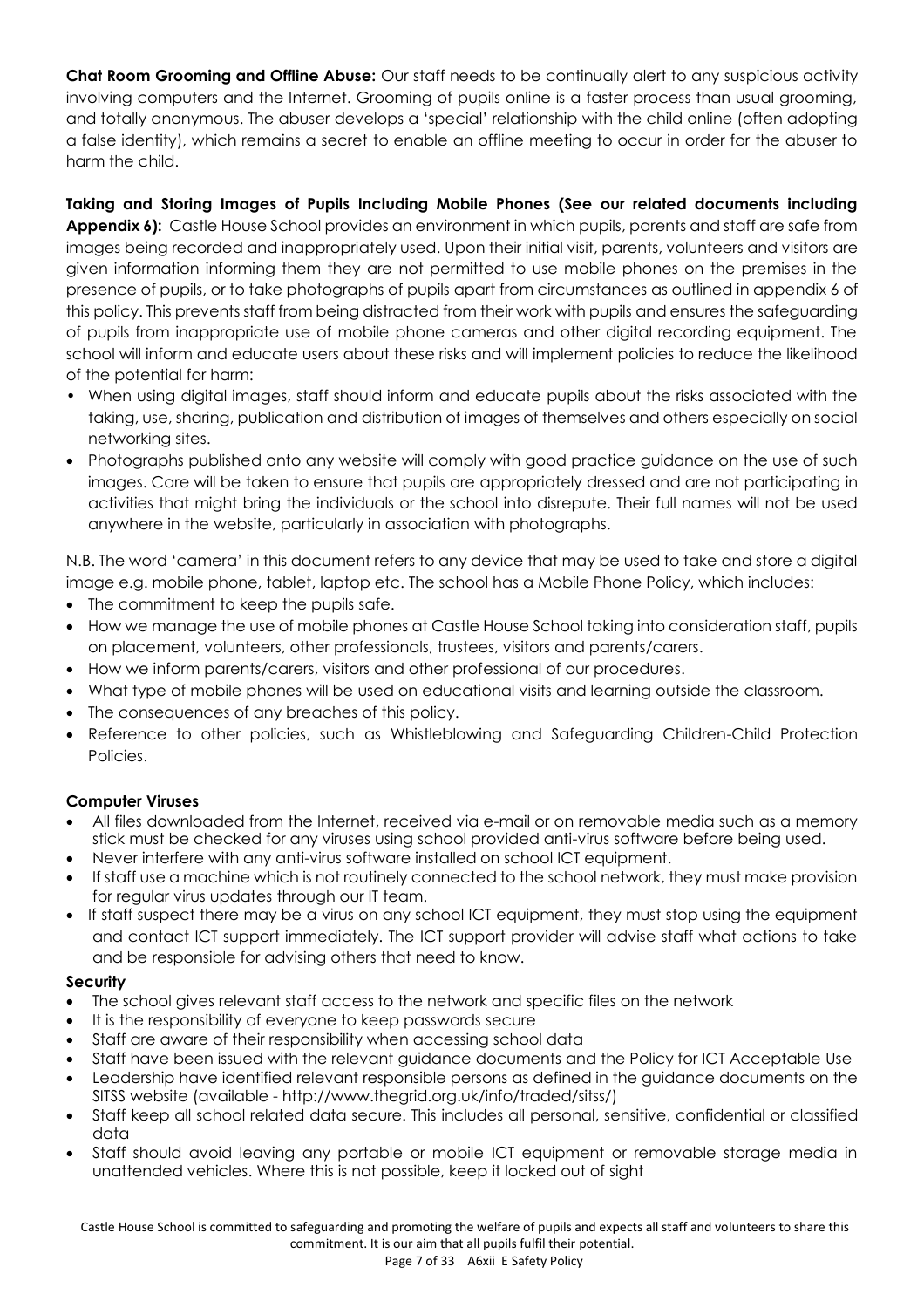• It is the responsibility of individual staff to ensure the security of any personal, sensitive, confidential and classified information contained in documents faxed, copied, scanned or printed. This is particularly important when shared mopiers (multi-function print, fax, scan and copiers) are used

**Information Asset Owner (IAO):** See appendix 7. Any information that is sensitive needs to be protected. This will include the personal data of learners and staff; such as assessment records, medical information and special educational needs data. A responsible member of staff should be able to identify across the school:

- what information is held, and for what purposes
- what information needs to be protected how information will be amended or added to over time
- who has access to the data and why
- how information is retained and disposed of

As a result this member of staff is able to manage and address risks to the information and make sure that information handling complies with legal requirements.

However, it should be clear to all staff that the handling of secured data is everyone's responsibility – whether they are an employee, consultant, software provider or managed service provider. Failing to apply appropriate controls to secure data could amount to gross misconduct or even legal action.

**E-mail:** The use of e-mail within most schools is an essential means of communication for both staff and pupils. In the context of school, e-mail should not be considered private. Educationally, e-mail can offer significant benefits including; direct written contact between schools on different projects, be they staff based or pupil based, within school or international. We recognise that pupils need to understand how to style an e-mail in relation to their age and how to behave responsible online.

#### **Managing e-mail**

- The school gives all staff their own e-mail account to use for all school business as a work based tool This is to protect staff, minimise the risk of receiving unsolicited or malicious e-mails and avoids the risk of personal profile information being revealed
- The school disclaimer must be attached on any email that is sent from a school email address.
- It is the responsibility of each account holder to keep the password secure. For the safety and security of users and recipients, all mail is filtered and logged; if necessary e-mail histories can be traced. The school email account should be the account that is used for all school business
- All e-mails should be written and checked carefully before sending, in the same way as a letter written on school headed paper
- Pupils may only use school approved accounts on the school system and only under direct teacher supervision for educational purposes
- E-mails created or received as part of your school job will be subject to disclosure in response to a request for information under the Freedom of Information Act 2000. You must therefore actively manage your e-mail account as follows:
- Delete all e-mails of short-term value
- Organise e-mail into folders and carry out frequent house-keeping on all folders and archives
- All pupil e-mail users are expected to adhere to the generally accepted rules of responsible online behaviour particularly in relation to the use of appropriate language and not revealing any personal details about themselves or others in e-mail communication, or arrange to meet anyone without specific permission, virus checking attachments
- Pupils must immediately tell a teacher/ trusted adult if they receive an offensive or upsetting e-mail
- Staff must inform the E Safety and Head teacher if they receive an offensive e-mail
- Pupils are introduced to e-mail as part of our teaching programme
- However you access your school e-mail (whether directly, through webmail when away from the office or on non-school hardware) all the school e-mail policies apply

#### **Sending e-mails**

If sending e-mails containing personal, confidential, classified or financially sensitive data to external third parties or agencies, refer to the Section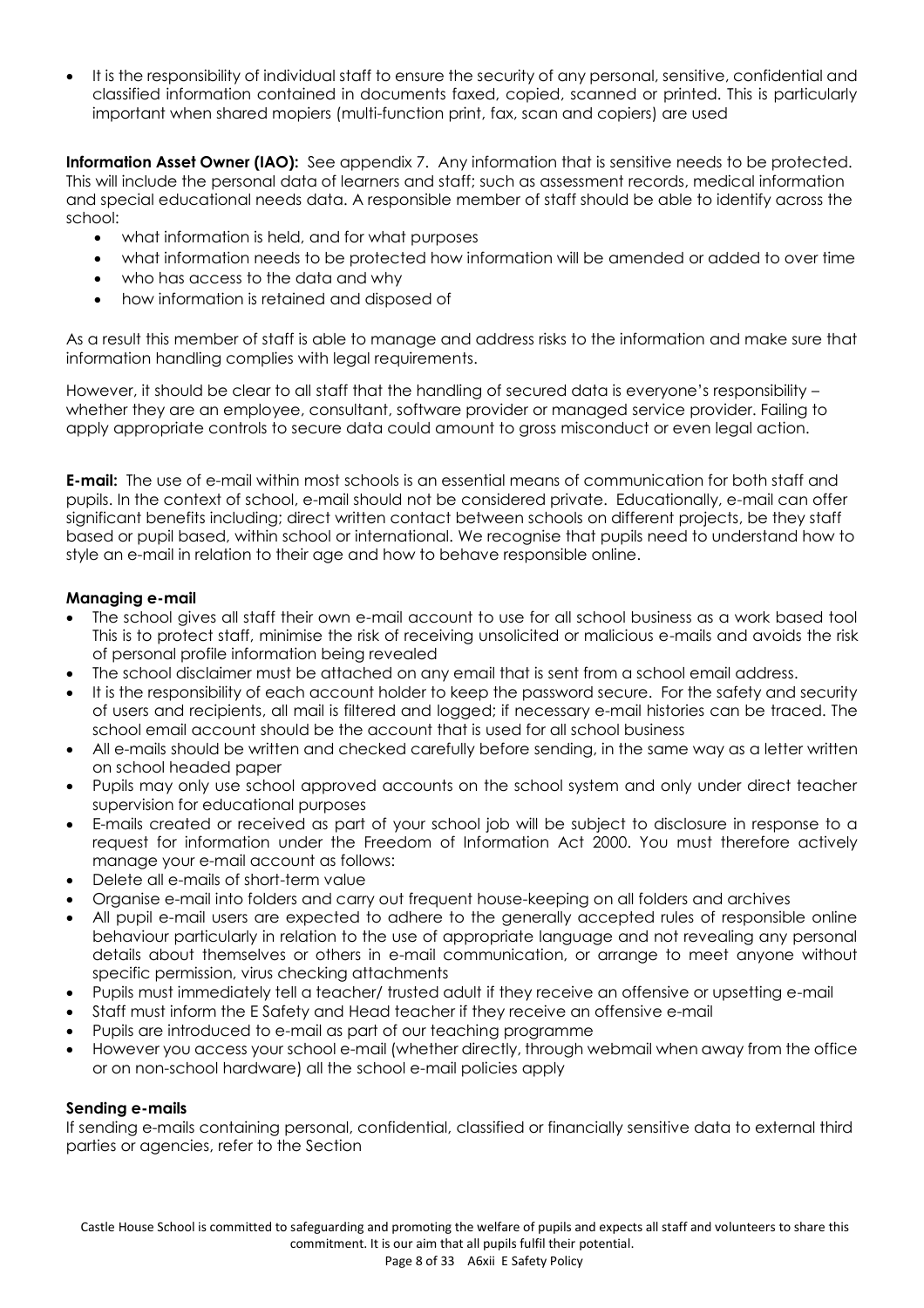e-mailing Personal, Sensitive, Confidential or [Classified Information: Where your conclusion is that e-mail](#page-8-0)  [must be used to transmit such data:](#page-8-0)

- Use your own school e-mail account so that you are clearly identified as the originator of a message
- Keep the number and relevance of e-mail recipients, particularly those being copied, to the minimum necessary and appropriate
- Do not send or forward attachments unnecessarily. Whenever possible, send the location path to the shared drive rather than sending attachments
- School e-mail is not to be used for personal advertising

# **Receiving e-mails**

- Check your e-mail regularly
- <span id="page-8-0"></span>• Never open attachments from an untrusted source; Consult your network manager first

e-mailing Personal, Sensitive, Confidential or Classified Information: Where your conclusion is that e-mail must be used to transmit such data:

Exercise caution when sending the e-mail and always follow these checks before releasing the e-mail:

- Verify the details, including accurate e-mail address, of any intended recipient of the information
- Verify (by phoning) the details of a requestor before responding to e-mail requests for information
- Do not copy or forward the e-mail to any more recipients than is absolutely necessary
- Do not send the information to any person whose details you have been unable to separately verify (usually by phone)
- Do not identify such information in the subject line of any e-mail
- Request confirmation of safe receipt

#### **Infrastructure**

- School internet access is controlled by the AVG Cloud software and regular checking.
- Staff and pupils are aware that school based email and internet activity can be monitored and explored further if required
- The school does not allow pupils access to internet logs
- The school uses control tools for controlling and monitoring workstations
- If staff or pupils discover an unsuitable site, the screen must be switched off/ closed and the incident reported immediately to the e-safety coordinator or teacher as appropriate
- It is the responsibility of the school, by delegation to the network manager, to ensure that anti-virus protection is installed and kept up-to-date on all school machines
- Pupils and staff are not permitted to download programs or files on school based technologies without seeking prior permission from ICT leader
- If there are any issues related to viruses or anti-virus software, the Headteacher and the IT support provider should be in formed

# **Managing Other Online Technologies**

Online technologies, including social networking sites, if used responsibly both outside and within an educational context can provide easy to use, creative, collaborative and free facilities. However it is important to recognise that there are issues regarding the appropriateness of some content, contact, culture and commercialism. To this end, we encourage our pupils to think carefully about the way that information can be added and removed by all users, including themselves, from these sites.

- At present, the school endeavours to deny access to social networking and online games websites to pupils within school
- All pupils are advised to be cautious about the information given by others on such websites, for example users not being who they say they are
- Pupils are taught to avoid placing images of themselves (or details within images that could give background details) on such websites and to consider the appropriateness of any images they post due to the difficulty of removing an image once online
- Pupils are always reminded to avoid giving out personal details on websites which may identify them or where they are (full name, address, mobile/ home phone numbers, school details, IM/ email address, specific hobbies/ interests)
- Pupils are encouraged to be wary about publishing specific and detailed private thoughts and information online
- Our pupils are asked to report any incidents of Cyberbullying to the school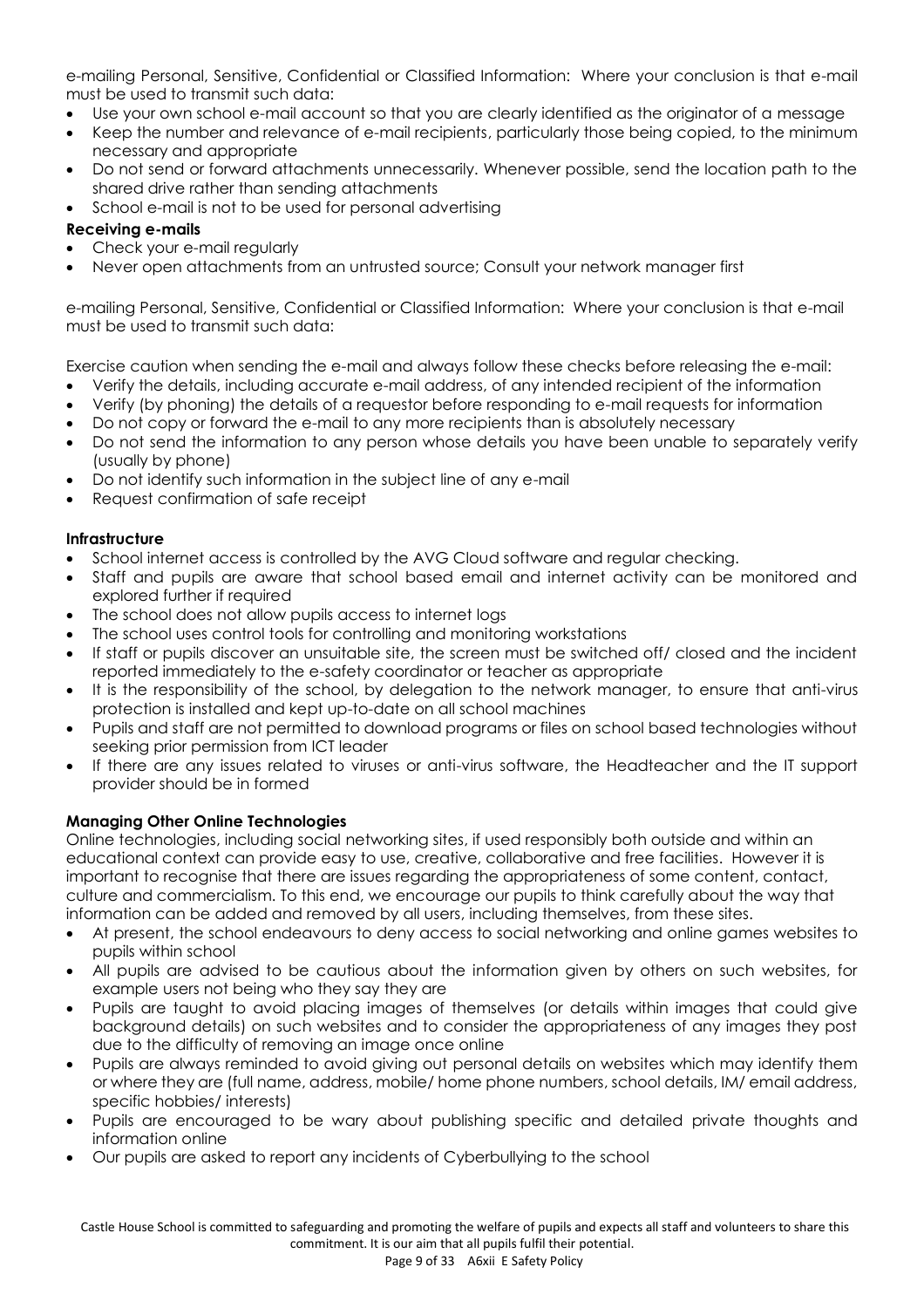- Staff may only create blogs, wikis or other online areas in order to communicate with pupils using the school learning platform or other systems approved by the Headteacher
- Services such as Facebook and Instagram have a 13+ age rating which should not be ignored <http://www.coppa.org/comply.htm>

# **Servers**

- Always keep servers in a locked and secure environment
- Limit access rights
- Always password protect and lock the server
- Existing servers should have security software installed appropriate to the machine's specification
- Back up tapes should be encrypted by appropriate software
- Data must be backed up regularly
- Back up tapes/discs must be securely stored in a fireproof container
- Back up media stored off-site must be secure
- Remote back ups should be automatically securely encrypted.

# **E-Safety FAQs**

For more information relating to E-safety procedures, refer to the E-Safety Frequently Asked Questions (FAQ) in Appendix 5. It covers the following topics on the relevant page as follows:

- 1 How will the policy be introduced to pupils? How will staff be consulted and made aware of this policy? How will complaints regarding Internet use be handled? How will parents' support be enlisted?
- 2 Why is the use of Internet and ICT important? How is the safe use of ICT and the Internet promoted? How does the Internet and use of ICT benefit education in our school? How will pupils learn to evaluate Internet content?
- 3 How is filtering managed? How are emerging technologies managed? How to react to misuse by pupils and young people
- 4 How is printing managed? What are the categories of Cyber-Bullying? What are the pupil rules for the ICT room?
- 5 What has research into Cyber Bullying found? What is the impact on a child of ICT based sexual abuse? What is the impact on a child of ICT-based sexual abuse? How do I stay secure on the Internet? Why is promoting safe use of ICT important? What does the school's Mobile Phone Policy Include?
- 6 Where can we learn more about Prevent? What do we have to do?
- 7 Do we have to have a separate *Prevent* Policy? What IT filtering systems must we have? What is the definition of a visiting speaker? Do we have to check all our visiting speakers? What checks must we run on visiting speakers? What do we have to record in our Single Central Register about visiting speakers?
- 8 What training must we have? What are the potential legal consequences if we do not take the *Prevent*  duty seriously? What are the rules for publishing content online?

# **Related documents:**

- E-Safety Appendices 1-6
- Safeguarding Children- Child Protection Policy; Anti-Bullying Policy; Behaviour and Discipline Policy.
- Prevent Duty: Tackling Extremism and Radicalisation Policy, Spiritual, Moral, Social and Cultural Development (SMSC); Personal; Personal Social, Health, Economic Education (PSHEE); The School Rules.
- Taking and storing images of Pupils Including Mobile Phones Policy; Acceptable use of ICT Sign off forms for Staff/Pupils; Use of Photographs Sign-off Form.
- What to do if you are worried; [www.thinkyouknow.co.uk.](http://www.thinkyouknow.co.uk/)

# **Legal Status:**

- Part 3, paragraphs 7 (a) and (b) of the Education (Independent School Standards) (England) Regulations 2014, in force from the 5th January 2015 and as amended in September 2015
- *Keeping children Safe in Education* (KCSIE) *Information for all schools and colleges* (DfE: September 2019) incorporates the additional statutory guidance, *Disqualification under the Childcare Act 2006* (February 2015) and also refers to non-statutory advice for teachers, *What to do if you're worried a child is being abused* (HM Government: March 2015)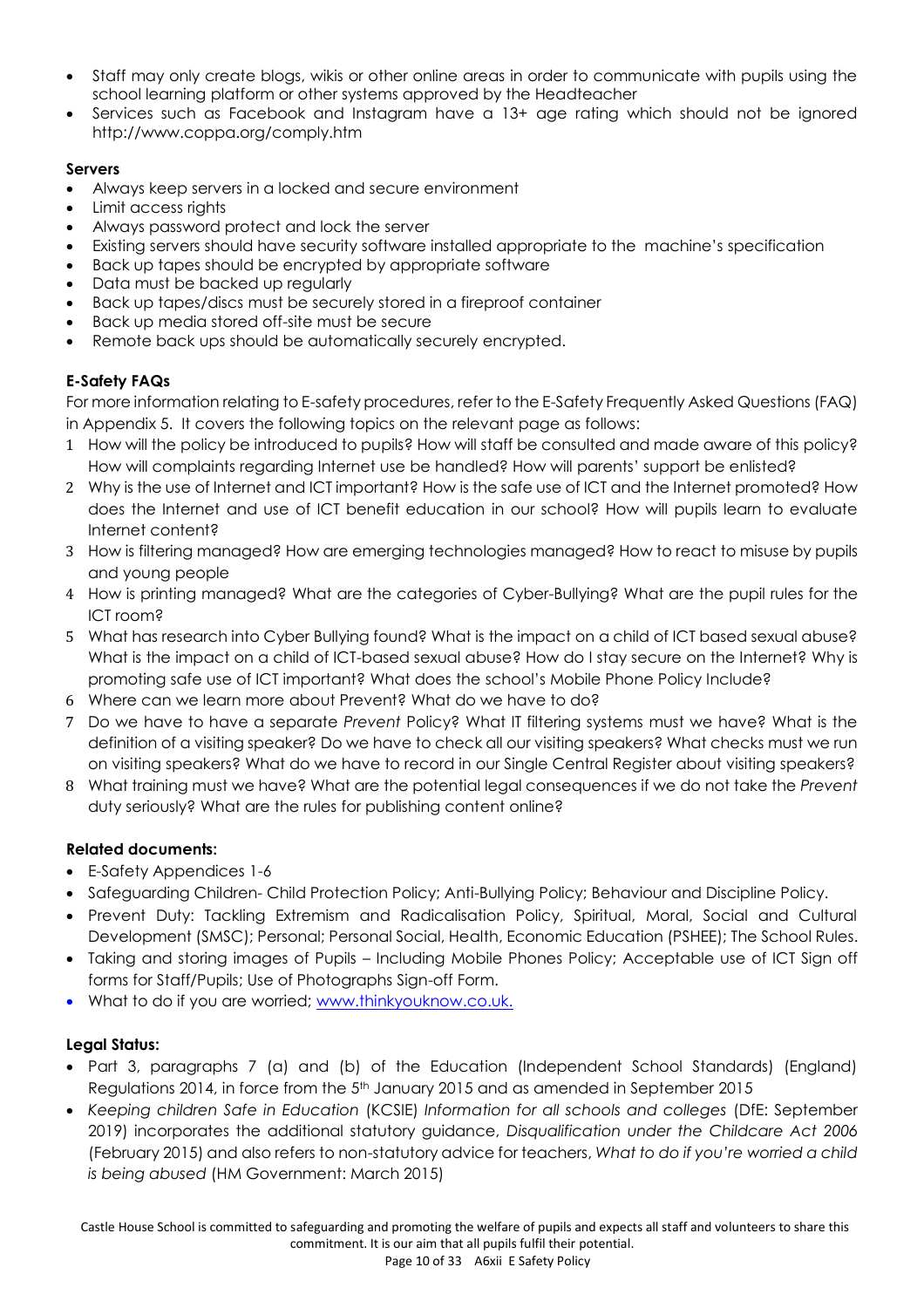- *Working Together to Safeguard Pupils* (WT) (HM Government: 2018) which also refers to non-statutory advice, *Information sharing* HM Government: March 2015); *Prevent Duty Guidance: for England and Wales* (March 2015) (*Prevent*). *Prevent* is supplemented by *The Prevent duty: Departmental advice for schools and childminders (June 2015)* and *The use of social media for on-line radicalisation (July 2015) How Social Media Is Used To Encourage Travel To Syria And Iraq: Briefing Note For Schools (DfE )*
- Based on guidance from the DfE (2014) 'Cyberbullying: Advice for Heads and School staff 'and 'Advice for parents and carers on cyberbullying'
- Prepared with reference to DfE Guidance (2014) *Preventing and Tackling Bullying: Advice for school leaders and governors* and the relevant aspects of *Safe to Learn, embedding anti-bullying work in schools.*
- Having regard for the guidance set out in the DfE *(Don't Suffer in Silence booklet)*
- The Data Protection Act 1998; BECTA and CEOP.

Policy Updated March 2019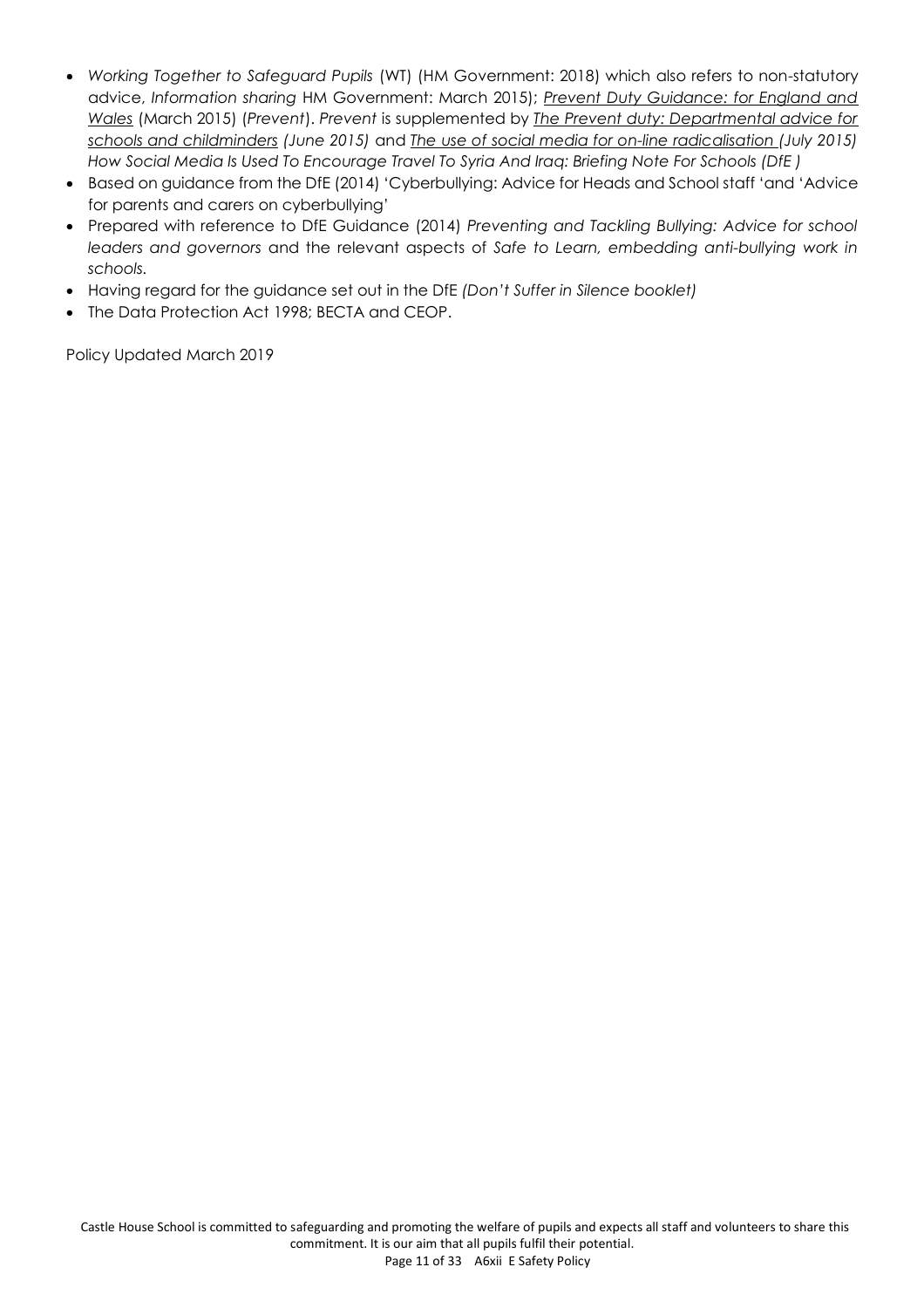# **Appendices**

*Appendix 1:* **EARLY YEARS FOUNDATION STAGE (EYFS) E-SAFETY, INTERNET AND ACCEPTABLE USE POLICY Updated July 2020**

**This policy, which applies to the whole school inclusive of the Early Years Foundation Stage, is in support of the health and safety policy and the individual health and safety assessments. This policy is publically available on the school's website. On request a copy may be obtained from the school's office** 

# **Aim**

The Acceptable Use Policy (AUP) will aim to:

- Safeguard pupils and young people by promoting appropriate and acceptable use of information and communication technology (ICT).
- Outline the roles and responsibilities of all individuals who are to have access to and/or be users of, workrelated ICT systems.
- Ensure all ICT users have an acute awareness of risk, a clear understanding of what constitutes misuse and the sanctions that may be applied.

**Scope:** The AUP will apply to all individuals who are to have access to and/or be users of work-related ICT systems. This will include pupils and young people, parents and carers, early years teachers and their coordinators, volunteers, pupils, committee members, visitors, contractors and community users. This list is not to be considered exhaustive. Parents and carers, and where applicable, other agencies, will be informed of any incidents of inappropriate use of ICT that takes place on-site, and, where known, off-site.

# **Roles and Responsibilities:**

*EYFS Coordinator:* The *EYFS Coordinator* has overall responsibility for ensuring online safety and will be considered an integral part of everyday safeguarding practice. The EYFS Coordinator will liaise with the E-Safety Officer who will monitor the practice of e-safety within the EYFS. This will include ensuring:

- Early years teachers and their *Coordinator* will receive the appropriate training, guidance, time and resources to effectively implement online safety policies and procedures.
- Clear and rigorous policies and procedures are to be applied to the use/non-use of personal ICT equipment by all individuals who affect or come into contact with the early years setting. Such policies and procedures are to include the personal use of work-related resources.
- The AUP is to be implemented, monitored and reviewed regularly, and for ensuring all updates are to be shared with relevant individuals at the earliest opportunity.
- Monitoring procedures are to be open and transparent.
- Allegations of misuse or known incidents are to be dealt with appropriately and promptly, in line with agreed procedures, and in liaison with other agencies, where applicable.
- Effective online safeguarding support systems are to be put in place, for example, filtering controls, secure networks and virus protection.

**Designated Safeguarding Leads (DSLs):** The Designated Safeguarding Lead (DSL)s have relevant, current and practical knowledge and understanding of safeguarding, child protection and online safety. Access to an individual holding this role is to be available at all times.. The designated person for safeguarding will be responsible for ensuring:

- Agreed policies and procedures are to be implemented in practice.
- All updates, issues and concerns are to be communicated to all ICT users.
- The importance of online safety in relation to safeguarding is to be understood by all ICT users.
- The training, learning and development requirements of early years teachers and their coordinators are to be monitored and additional training needs identified and provided for.
- An appropriate level of authorization is to be given to ICT users.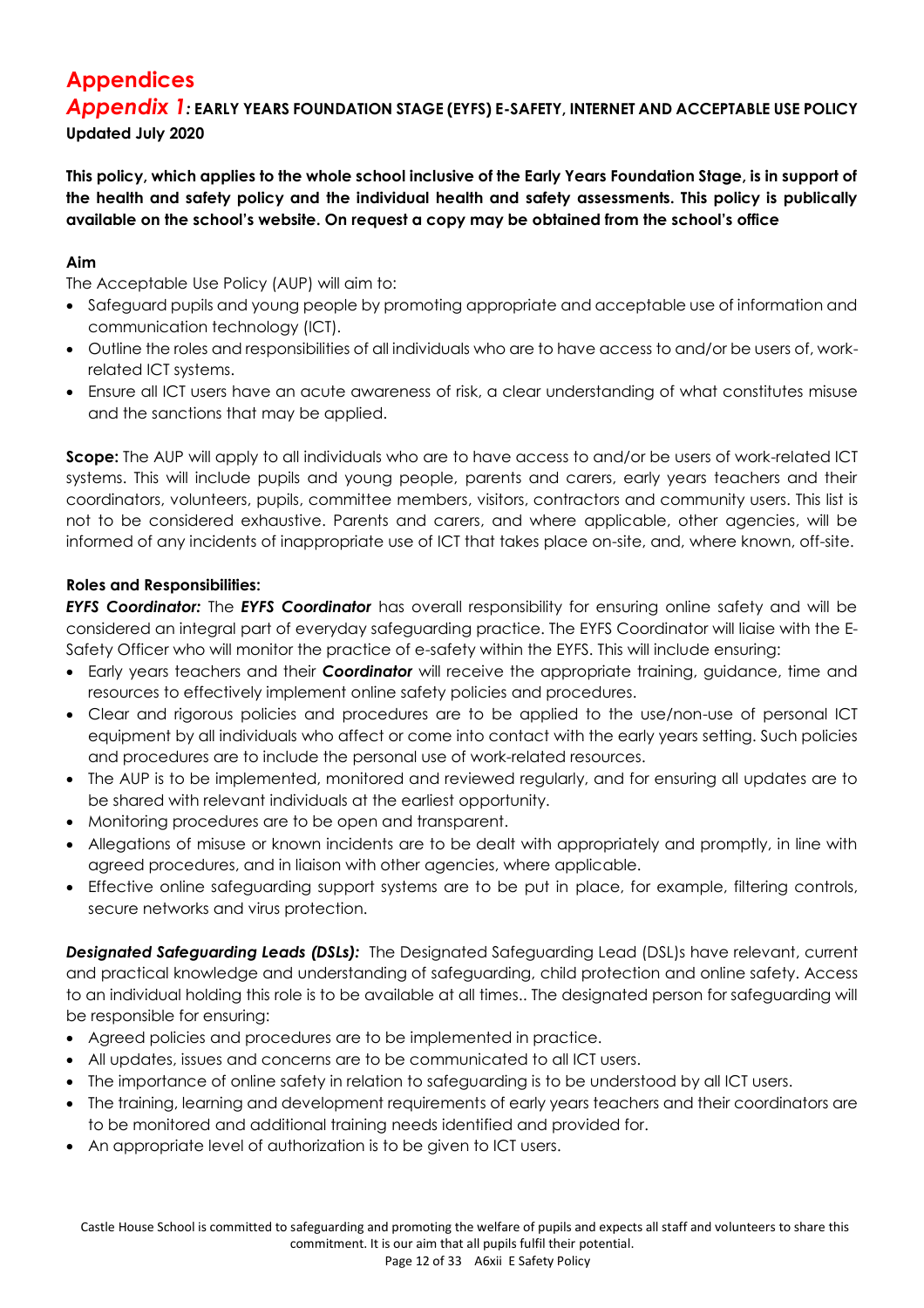Not all levels of authorisation will be the same - this will depend on, for example, the position, work role and experience of the individual concerned. In some instances, explicit individual authorisation must be obtained for specific activities when deemed appropriate, and any concerns and incidents are to be reported in a timely manner in line with agreed procedures. The learning and development plans of pupils and young people will address online safety. A safe ICT learning environment is to be promoted and maintained.

# *Early years teachers and their co-ordinators:* Early years teachers and their co-ordinators will ensure:

- The timely reporting of concerns in relation to alleged misuse or known incidents, subject to agreed procedures.
- ICT equipment is to be checked before use and all relevant security systems judged to be operational.
- Awareness will be raised of any new or potential issues, and any risks which could be encountered as a result.
- Pupils and young people are to be supported and protected in their use of online technologies enabling them to use ICT in a safe and responsible manner.
- Online safety information is to be presented to pupils and young people as appropriate for their age and stage of development.
- Pupils and young people will know how to recognize and report a concern.
- All relevant policies and procedures are to be adhered to at all times and training undertaken as is to be required.

**Pupils and young people:** Pupils and young people will be encouraged to:

- Be active, independent and responsible learners.
- Abide by the Acceptable Use Agreement as to be approved by peers, early years teachers and their co-ordinators, parents and carers.

• Tell a familiar adult about any access of inappropriate content, material that makes them feel uncomfortable or contact made with someone they do not know, straight away, without fear of reprimand (age and activity dependent).

# **Acceptable use by early years teachers and their co-ordinators:**

Early years teachers and their co-ordinators should be enabled to use work-based online technologies:

- To access age appropriate resources for pupils and young people.
- For research and information purposes.
- For study support.

**Use of images: displays etc.:** We will only use images of our pupils for the following purposes:

- Internal displays (including clips of moving images) on digital and conventional notice boards within the school premises,
- Communications with the school community (parents, pupils, staff), for example newsletters.
- Marketing the school both digitally by website, by prospectus [which includes an iPad app], by displays at educational fairs and other marketing functions [both inside the UK and overseas] and by other means.

**In the event of misuse by early years teachers or their co-ordinators:** Should it be alleged, that an early years practitioner or manager is to have misused any ICT resource in an abusive, inappropriate or illegal manner, a report is to be made to the Headteacher or a Designated Safeguarding Lead immediately. Should the allegation be made against the Headteacher or Designated Safeguarding Lead, a report is to be made to the Chair of Governors. Procedures are to be followed as appropriate, in line with the ICT Misuse Procedure, Safeguarding Children-Child Protection Policy and/ or Disciplinary Procedures. Should allegations relate to abuse or unlawful activity, Children's Social Care, the Local Authority Designated Officer, Ofsted and/or the Police will be notified as applicable.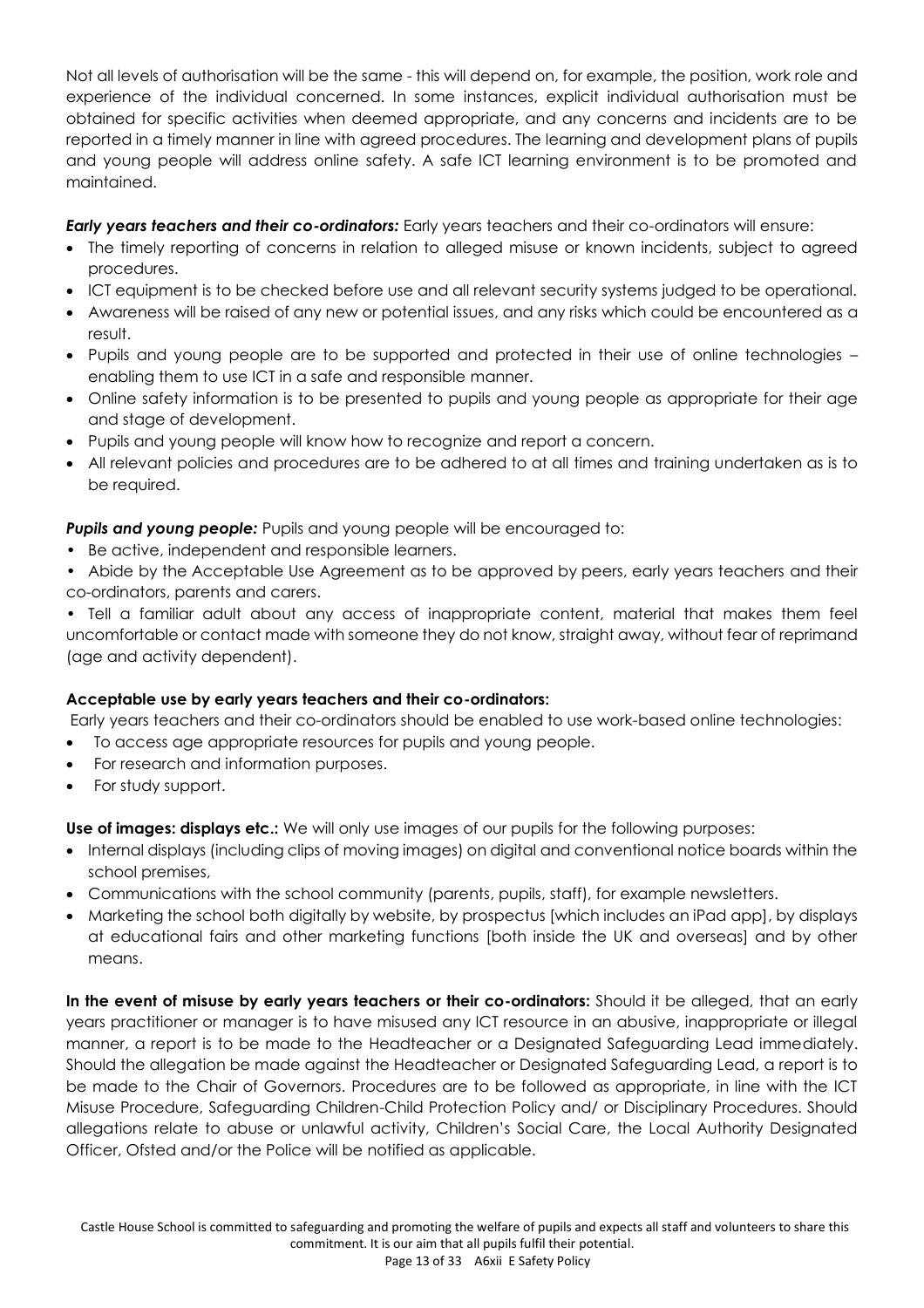**Acceptable use by pupils and young people:** Pupils and young people will also be informed of the behaviours, which will be deemed unacceptable. This will allow pupils and young people to take some degree of responsibility for their own actions. Pupils will only be able to download a file under the direct supervision of a member of staff and it will be virus checked prior to being opened. The use of game-style activities and websites should be monitored by teachers to determine suitability.

**Acceptable use by visitors, contractors and others:** All individuals who affect or come into contact with the early years setting are to be expected to behave in an appropriate and respectful manner. No such individual will be permitted to have unsupervised contact with pupils and young people. All guidelines in respect of acceptable use of technologies must be adhered to. The right to ask any individual to leave at any time is to be reserved.

# **Links to other policies**

*Behaviour Policy:* The Behaviour Policy together with the anti-bullying contain up-to-date anti-bullying guidance, which should highlight relevant issues, such as cyber-bullying. It should be recognised that all inappropriate behaviours will be taken seriously and dealt with in a similar way, whether committed on or offline. There are to be consistent expectations for appropriate behaviour in both the 'real' and 'cyber' world and this is to be reflected in all relevant policies.

Safeguarding Children-Child Protection Policy and ICT Misuse Policy: The Safeguarding Children-Child Protection Policy and the ICT Misuse Policy are to be referred to when dealing with any incidents that should occur as a result of the intentional or unintentional misuse of ICT. Any allegations of abuse or other unlawful activity are to be reported immediately to the Designated Safeguarding Lead who will ensure procedures outlined in the Safeguarding Children-Child Protection Policy are followed with immediate effect.

*Personal, Social, and Emotional Development:* The promotion of online safety within PSED activities is to be considered essential for meeting the learning and development needs of pupils and young people. Key messages to keep pupils and young people safe are to be promoted and should be applied to both online and offline behaviours.

*Health and Safety Policy:* The safe use of ICT is included within the Health and Safety Policy, and should also include guidelines for the use of display screen equipment. The detrimental impact of prolonged ICT use on pupils' brain development should also be addressed.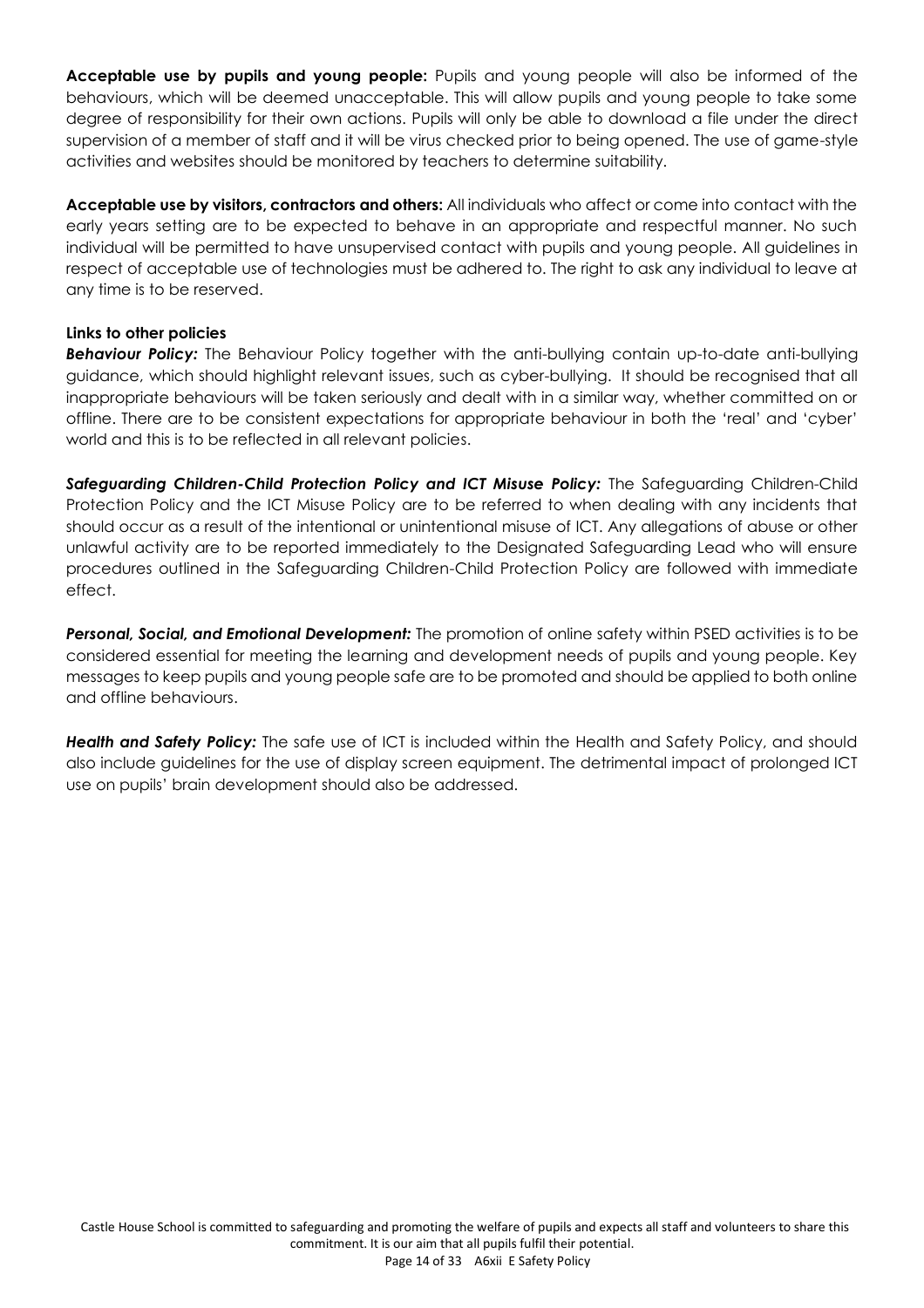# **Appendix 2 – PUPIL AND PARENT ACCEPTABLE USE POLICY Updated July 2020**

Dear Parent

#### **E Safety Acceptable Use within School**

ICT, including the internet, e-mail and mobile technologies has become an important part of learning in our school. We expect all children to be safe and responsible when using any ICT.

Please read and discuss these E Safety rules overleaf with your child and return the slip at the bottom of this page. If you have any concerns or would like some explanation, please contact the school either by calling: 01952 567600 or by email: admin@castlehouseschool.co.uk.

Please take care to ensure that appropriate systems are in place at home to protect and support your child/children.

Kind regards,

Mr I Sterling Headteacher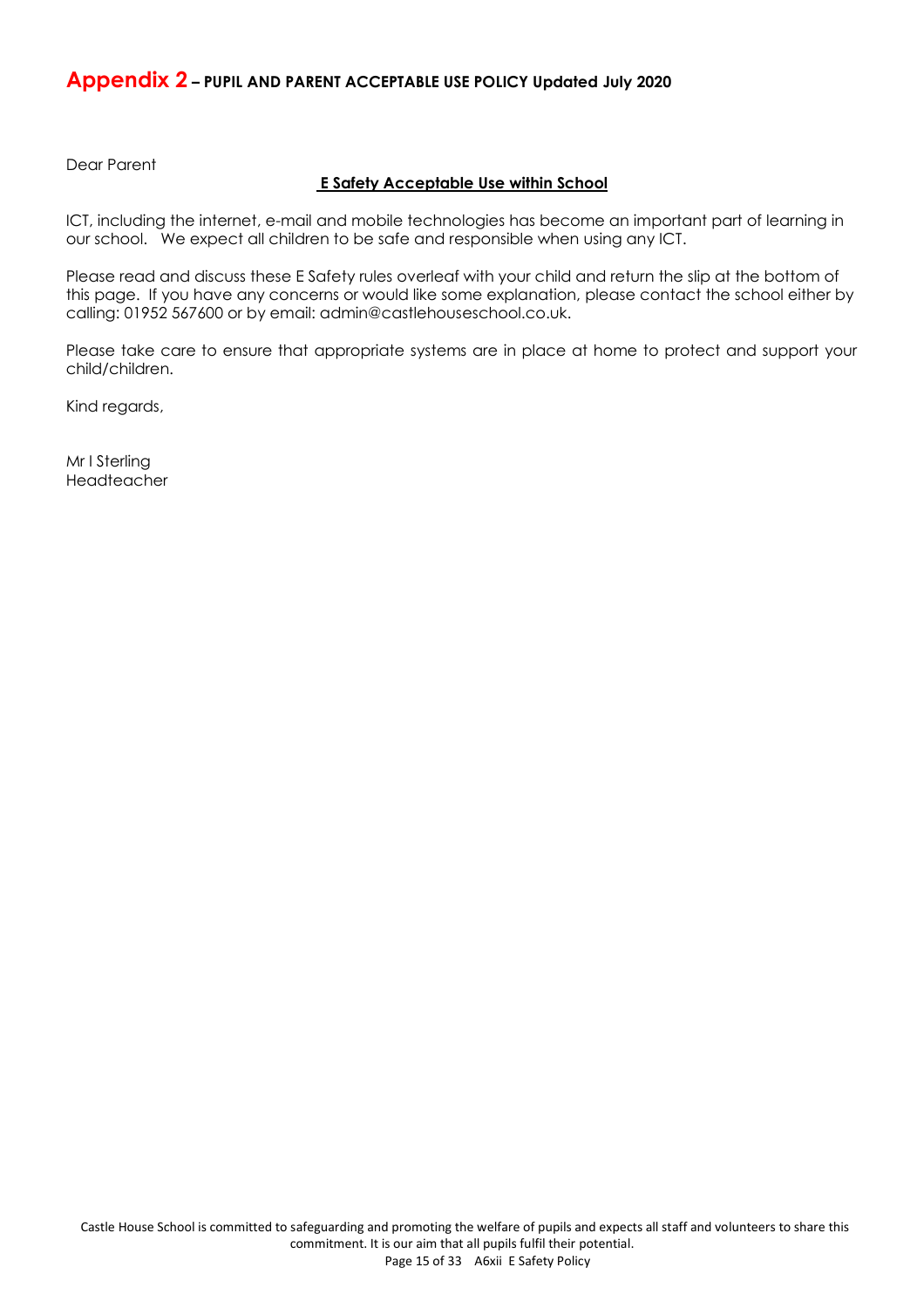#### **Primary School Pupil Acceptable Use E Safety Rules**

- I will only use ICT in school for school purposes
- I will only use my class e-mail address or my own school e-mail address when e-mailing
- I will only open e-mail attachments from people I know, or who my teacher has approves
- I will not tell other people my ICT passwords
- I will only open/delete my own files
- I will make sure that all ICT contact with other children and adults is responsible, polite and sensible
- I will not deliberately look for, save or send anything that could be unpleasant or nasty. If I accidentally find anything like this, I will tell my teacher immediately
- I will not give out my own/others details such as name, phone number or home address. I will not arrange to meet someone or send my image unless this is part of a school project approved by my teacher and a responsible adult comes with me
- I will be responsible for my behavior when using ICT because I know that these rules are to keep me safe
- I will support the school approach to online safety and not deliberately upload or add any images, video, sounds or text that could upset any member of the school community
- I know that my use of ICT can be checked and my parent/carer contacted if a member of school staff is concerned about my safety
- I will not sign up for any online service unless this is an agreed part of a school project approved by my teacher

# **E Safety - Acceptable Use within School. Parent Agreement**

We have discussed this document with *(Insert Child's Name)* ……………………………….…................. and we agree on their behalf to follow the E Safety rules and to support the safe use of ICT at Castle House School.

Full Name (Parent/Carer)

Signature …….………………….………………………………… Date………………………………..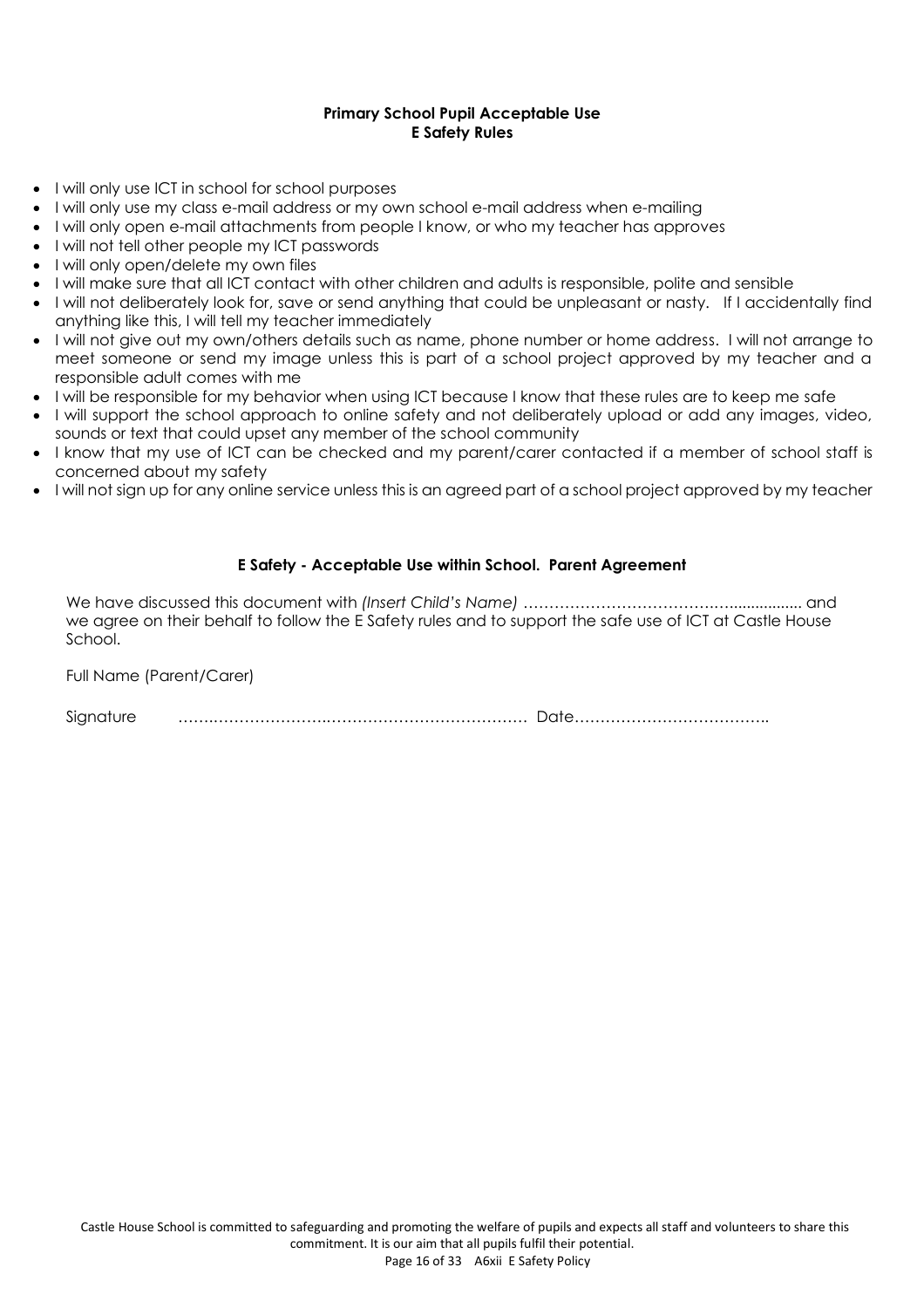# **Appendix 3 - Acceptable Use of ICT Sign-off form for all staff at Castle House School: July 2020**

To ensure that members of staff are fully aware of their professional responsibilities when using information systems and when communicating with pupils, they are asked to sign this code of conduct. Members of staff should consult the school's E-Safety Policy and ICT Acceptable Use Policy for further information and clarification. You must not use any ICT on-site until you have signed this Code of Conduct document and logged it with HR.

- I will respect all ICT equipment/facilities at Castle House School and will report any faults that I find or any damage that I accidentally cause.
- I agree to abide by this policy in respect of any of my own ICT equipment or mobile devices that I bring on site. If any ICT device (personal or school-issued) is being used inappropriately or illegally on site (or inappropriately in the presence of pupils), the Headteacher may request that the device be monitored. Failure to comply with the monitoring could result in informing the appropriate authorities.
- I understand that no photographs of pupils may be taken with or stored on my personal electronic devices, including cameras, iPads, mobile phones, or personal computers.
- Photos of pupils should not be uploaded to personal social media accounts
- I am familiar with the school's Data Protection Policy and I agree I am responsible for the security of all personal data in my possession. I agree that all personal data that relates to an identifiable person and is stored or carried by me on a removable memory device will be encrypted or contained within password-protected files to prevent unauthorised access.
- I am responsible for my use of my own log-in details and if I suspect that my log-in details have become known to others then I will immediately ask for these details to be changed.
- I agree that my use of Castle House School ICT equipment/facilities will be monitored and may be recorded at all times. I understand that the results of such monitoring and recording may be shared with other parties if I break the terms of this Acceptable Use Policy.
- I will not deliberately attempt to access any unsuitable websites, services, files or other resources when on-site or using Castle House School equipment/facilities. I understand that I may temporarily accessblocked websites, services and other online resources using only tools that are provided by Castle House School. I agree that I will not display blocked websites, services and other resources to others until I have fully assessed the materials and have found them to be entirely suitable for the intended audience.
- I agree that the provision of Castle House School ICT equipment/facilities including the email and Internet system are for educational purposes, and personal use is not permitted provided
- I am aware that downloading copyright materials, including music and video files without paying the appropriate licence fee is often a criminal act. I am aware that any involvement in criminal acts relating to the use of ICT on-site or using Castle House School equipment/facilities may result in disciplinary or legal action. I will not deliberately engage in these acts.
- I will not deliberately view, send, upload or download any material that is unsuitable for the school environment whilst I am in that environment or using any ICT equipment/facilities belonging to Castle House School. If I accidentally encounter any such material then I will immediately close, but not delete in the case of emails, the material and immediately report it to the E-Safety Officer or to a senior member of staff. I will not be penalised if I view unsuitable material accidentally and by reporting such incidents I will help to improve e-safety. If I am in any doubt about the suitability of any material, or if a colleague raises any doubts, then I will not (re)access the material without the agreement of the E-Safety Officer. I will not access any material that the E-Safety Officer has rated as unsuitable.
- Unless specifically authorised to do so, I will not disclose any of my personal details, other than those that identify me professionally, nor log any such details on websites whilst using Castle House School equipment or facilities. If I disclose any additional personal details contrary to this instruction, then I agree that these details can be recorded and that I will not hold Castle House School responsible for maintaining the security of the details I have disclosed.
- I agree that professional standards of communication will be maintained at all times. I recognise that staff should not communicate with pupils through personal electronic devices or methods such as social networking sites, blogging, chat rooms, text messaging, messenger applications or private email. Instead, only the school email system may be used.

Signed:\_\_\_\_\_\_\_\_\_\_\_\_\_\_\_\_\_\_\_\_\_\_\_\_\_\_\_\_\_\_\_\_\_\_\_\_\_ Date:\_\_\_\_\_\_\_\_\_\_\_\_\_\_\_\_\_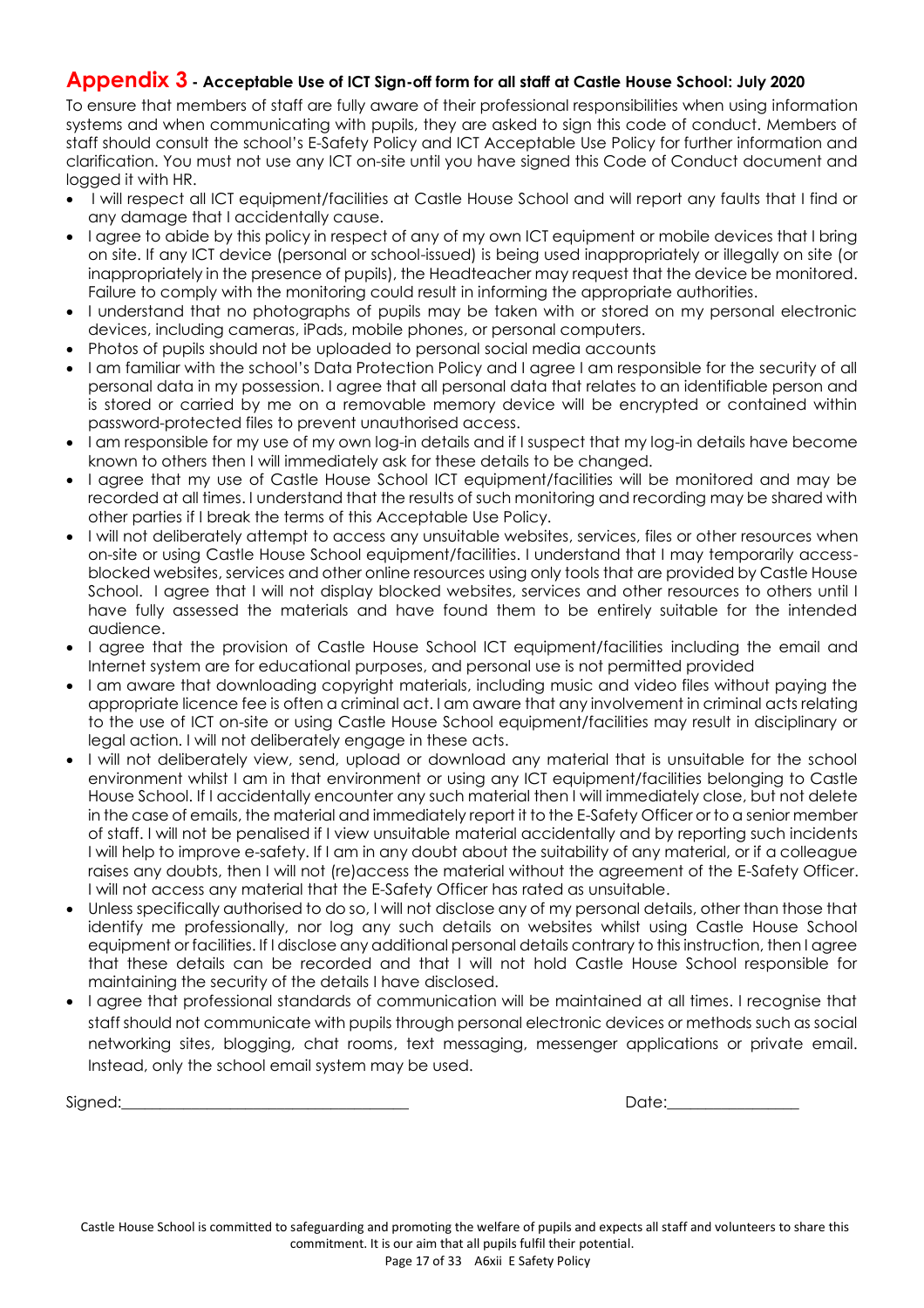# **Appendix 4** *Mobile Phone Policy on the use of mobile technology, including taking and storing images of pupils* **Updated July 2020**

# **Legal Status:**

This policy was prepared with reference to Ofsted advice on the use of mobile phones for the Early Years Foundation Stage (EYFS), the Department for Education's published guidance on the use of mobile phones and UK law governing the use of mobile phones while driving.

# **Applies to:**

- The whole school including the Early Years Foundation Stage (EYFS), out of school care, the afterschool clubs, the holiday club and all other activities provided by the school, inclusive of those outside of the normal school hours.
- All staff (teaching and support staff), pupils on placement, the Headteacher, Governors and volunteers working in the school.

# **Related documents:**

- ICT-Based Forms of Abuse (including Cyber-Bullying) Policy
- Safeguarding Children-Child Protection Policy
- E-Safety Policy including ICT Acceptable Use

#### **Availability**:

This policy is made available to parents, staff and pupils via the School website and on request, a copy may be obtained from the Office.

#### **Monitoring and Review:**

- This policy will be subject to continuous monitoring, refinement and audit by the Principal.
- The Headteacher undertakes a formal review of this policy for the purpose of monitoring and of the efficiency with which the related duties have been discharged, by no later than one year from the date shown below, or earlier if significant changes to the systems and arrangements take place, or if legislation, regulatory requirements or best practice guidelines so require.

#### **Introduction**

Whilst we welcome the use of mobile phones and cameras for educational purposes and the convenience they offer and recognise that learning to use digital technology is an important part of the ICT and wider curriculum, equally we have to ensure the safeguarding needs of the pupils are met and staff, parents and volunteers are not distracted from their care of pupils. Mobile phones, alongside other technologies aim to change the way we communicate. This speed of communication will often provide security and reassurance; however, as with any other form of technology there are associated risks. Pupils and young people must be encouraged to understand such risks, to enable them to develop the appropriate strategies which will keep them safe.

As with online safety issues generally, risks to pupils and young people should be broadly categorised under the headings of:

- Content
- Contact
- Conduct
- Commerce.

These issues are to be managed by reducing availability, restricting access and increasing resilience. This philosophy is to be applied to the use of mobile phones through the Mobile Phone Policy. Acceptable use and management of mobile phones is therefore to be agreed by all service users. There is to be a clear expectation that the personal use of mobile phones is to be limited to specific times and uses as to be agreed with the Designated Safeguarding Leads. Safe and secure storage facilities are to be made available to store personal belongings as necessary.

**Aims**: The aim of the Mobile Phone Policy is to protect pupils and young people from harm, by ensuring the appropriate management and use of mobile phones by all individuals who work or visit our school. Pupils and young people are also to be empowered with the skills to manage the changes in technology in a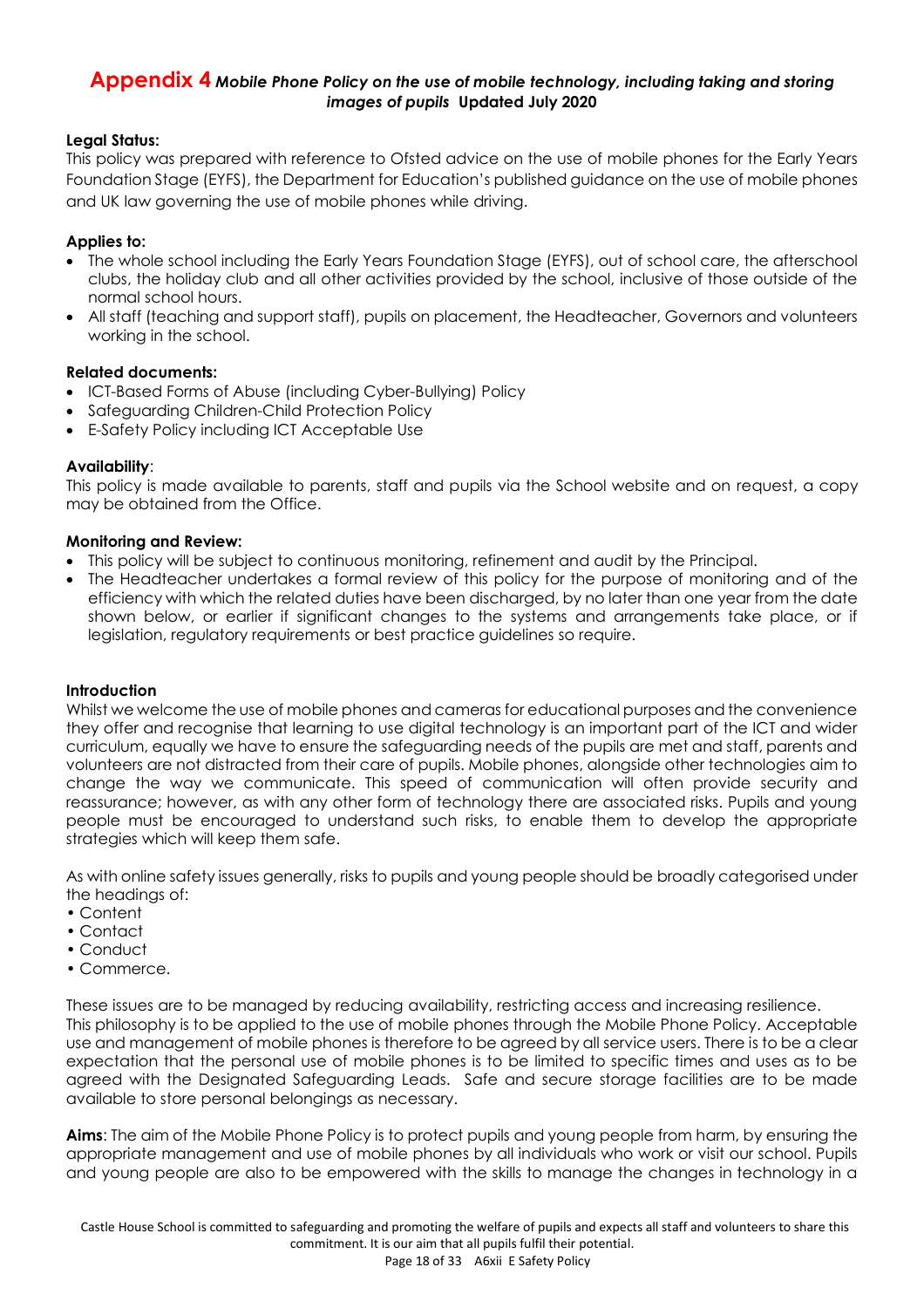safe and appropriate way; and to be alert to the potential risks of such use. This is to be achieved through balancing protection and potential misuse. It is therefore to be recognised that alongside the potential risks, mobile phones continue to be effective communication tools. This in turn is to contribute to safeguarding practice and protection.

**Scope**: The Mobile Phone Policy will apply to all individuals who are to have access to and or be users of personal and/ or work-related mobile phones within the broadest context of the setting environment. This will include pupils and young people, parents and carers, early years teachers and their co-ordinators, volunteers, pupils, committee members, visitors, contractors and community users. This list is not to be considered exhaustive.

**Policy statement:** It is to be recognised that it is the enhanced functions of many mobile phones that will give the most cause for concern; and which should be considered the most susceptible to potential misuse. Examples of misuse are to include the taking and distribution of indecent images, exploitation and cyberbullying. It must be understood that should mobile phones be misused, there will be a negative impact on an individual's safety, dignity, privacy and right to confidentiality. Such concerns are not to be considered exclusive to pupils and young people, so the needs and vulnerabilities of all must be respected and protected.

Mobile phones will also cause an unnecessary distraction during the working day and are often to be considered intrusive when used in the company of others. It will often be very difficult to detect when mobile phones are present or being used. The use of all mobile phones needs to be effectively managed to ensure the potential for misuse is to be minimised.

**Code of conduct**: A code of conduct is to be promoted with the aim of creating an informed workforce, who will work together to safeguard and promote positive outcomes for the pupils and young people in their care. It is to be ensured that all teachers and their co-ordinators will:

- Be aware of the need to protect pupils from harm.
- Have a clear understanding of what constitutes misuse.
- Know how to minimise risk.
- Be vigilant and alert to potential warning signs of misuse.

• Avoid putting themselves into compromising situations which could be misinterpreted and lead to potential allegations.

- Understand the need for professional boundaries and clear guidance regarding acceptable use.
- Be responsible for the self-moderation of their own behaviours.
- Be aware of the importance of reporting concerns immediately.

**Guidance on Use of Mobile Phones by Teaching Staff Including those in the EYFS:** The following points apply to all staff and volunteers at our school including those who teach in the Early Years Foundation Stage and apply to the use of all mobile devices to ensure the quality of supervision and care of the pupils, as well as the safeguarding of pupils, staff, parents and volunteers in the school.

Castle House School allows staff to bring in mobile phones for their own personal use. However, they must be kept locked away during ALL periods of contact time, and are not allowed to be used in the presence of pupils (this includes not using them on silent mode while pupils are in the classroom, i.e. during a test or quiz). They may be used during working hours in a designated break away from the pupils. Staff are not permitted to use recording equipment on their personal mobile phones to take photos or videos of pupils. If staff fail to follow this guidance, disciplinary action will be taken in accordance with Castle House School's Disciplinary Policy. During outings, nominated staff will be permitted to have access to their own mobile phones, which are to be used for emergency contact only. During off-site activities, i.e. field trips and overnight excursions, trip leaders will be provided with a school-issued mobile phone in good working condition. The sending of inappropriate text messages between any members of the school community is not allowed. Permission must be sought before any image or sound recordings are made on the devices of any member of the school community. Where the school provides mobile technologies such as phones, laptops and iPads for offsite visits and trips, only these devices should be used for school purposes. Where the school provides a laptop for staff, only this device may be used to conduct school business outside of school.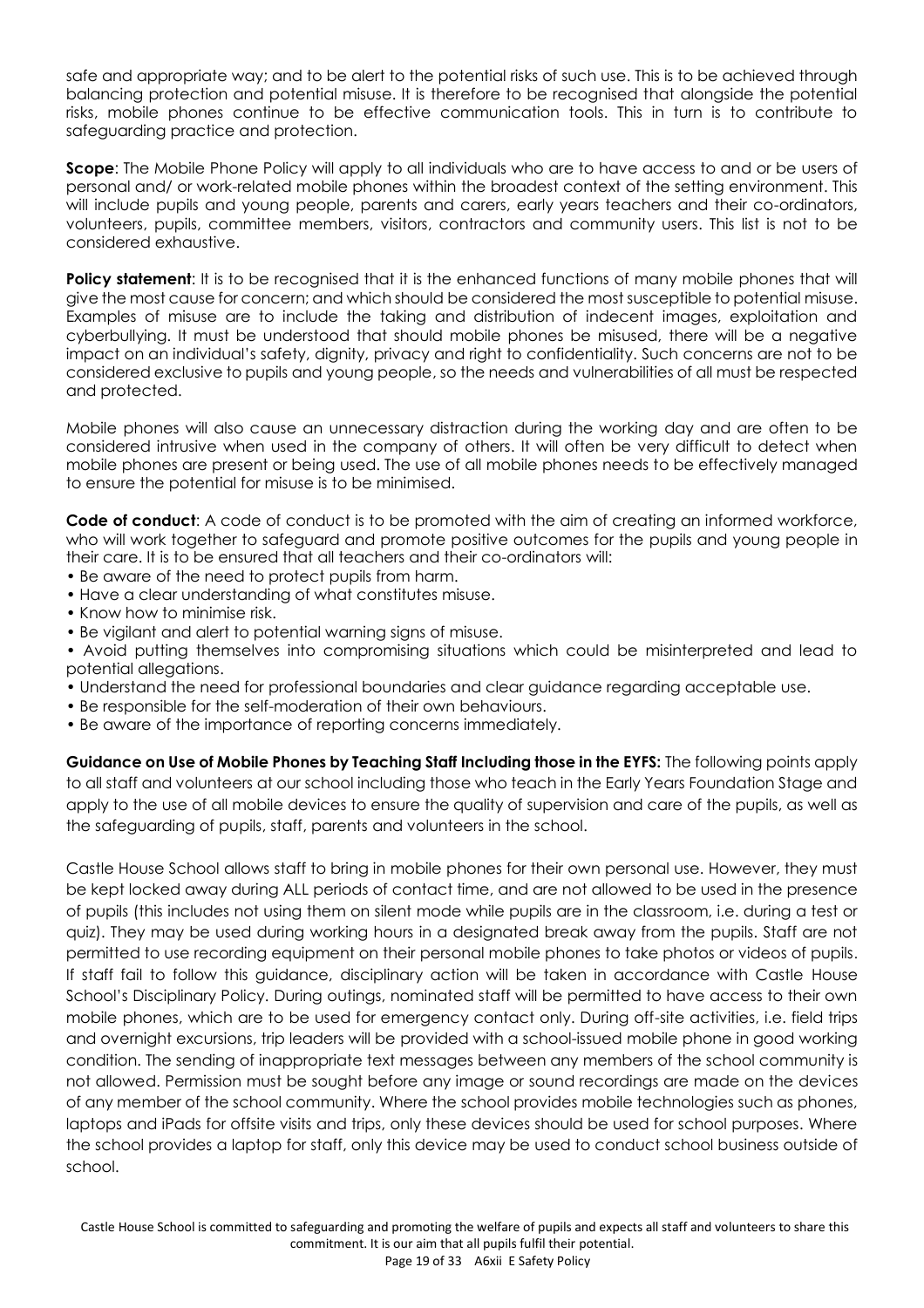Any other member of staff working within EYFS must ensure that they do not bring any other personal devices into classes. In the EYFS setting, school ICT (i.e. iPads. iPods and digital camera) will be used to evidence the pupils' personnel and learning development for the pupil. There are iPads with access to Wi-Fi owned by the school for the specific education purposes.

If staff need to make an emergency call, (such as summoning medical help or reporting an intruder on the premises) they must do so irrespective of where they are, via their own mobile phone or a school phone. Staff should provide the school number to members of the family and next of kin so in an emergency the member of staff can be contacted on the school phone.

There are film and digital cameras available for staff to use. Staff must ensure that there is no inappropriate or illegal content on their phones or mobile devices. Should any member of staff become aware of inappropriate or non-essential use of a mobile phone, this should be reported to a member of the Senior Leadership Team, and may be subject to disciplinary action.

**Early Years Portfolios:** Photographs taken for the purpose of recording a child or group of pupils participating in activities or celebrating their achievements is an effective form of recording their progression in the Early Years Foundation Stage and other areas of the school. However, it is essential that photographs are taken and stored appropriately to safeguard the pupils in our care. When pupils join our school we ask parents to sign consent for photographs and videos to be taken for such purposes.

All teachers are responsible for the storage of school cameras, which should be locked away securely when not in use. Images taken and stored on school cameras should be downloaded onto their schoolissued computer and deleted from the cameras. Staff are not to use their own equipment to take photos of pupils. Under no circumstances must cameras of any kind be taken into the toilets (this includes any device with photographic or video capabilities). In the Early Years, photographs are sometimes distributed to members of key workers to record in pupils' profiles. Staff are not permitted to make extra copies of the photographs in any format.

Photographs are also taken at group events and activities and displayed around the child's room and in photograph albums for all the pupils to look back on and to talk about with their friends and teachers about the events that have happened in the EYFS. For this we need to have written parental permission for photo release that is requested upon enrolment. Every parent has the right to refuse this request, in which case the child must not be photographed by any member of staff, by a parent, or by any outsider without the express permission for that occasion of the parent with whom the EYFS has a contract.

**Storage and Review of Images: I**mages of pupils are stored securely. Digital photographs and videos are reviewed annually and are deleted when no longer required. We regularly check and update our web site, when expired material is deleted.

**Castle House School Website and Facebook Page:** Photographs and videos may only be uploaded to the school's website or Facebook (business page) with the Headteacher's approval. Pupil's surnames are never used on our website or Facebook page. When pupils join Castle House School, we ask parents to sign consent for photographs and videos to be taken for such purposes. If consent is withheld such photographs/videos are not published of the individual child concerned. Failure to adhere to the contents of this policy will lead to disciplinary procedures being followed.

**External Photographers:** Professional photographs are taken throughout the year at school shows, by local media and Professional School Portraits. The Principal ensures that professional photographers are DBS checked and that they have their own stringent regulations, which ensure safeguarding of pupils from inappropriate use of images.

**Appropriate use of a Mobile Phone during the School Day (Including Social Networking):** Mobile phones have a place on outings or in school buildings, which do not have access to a school landline. In these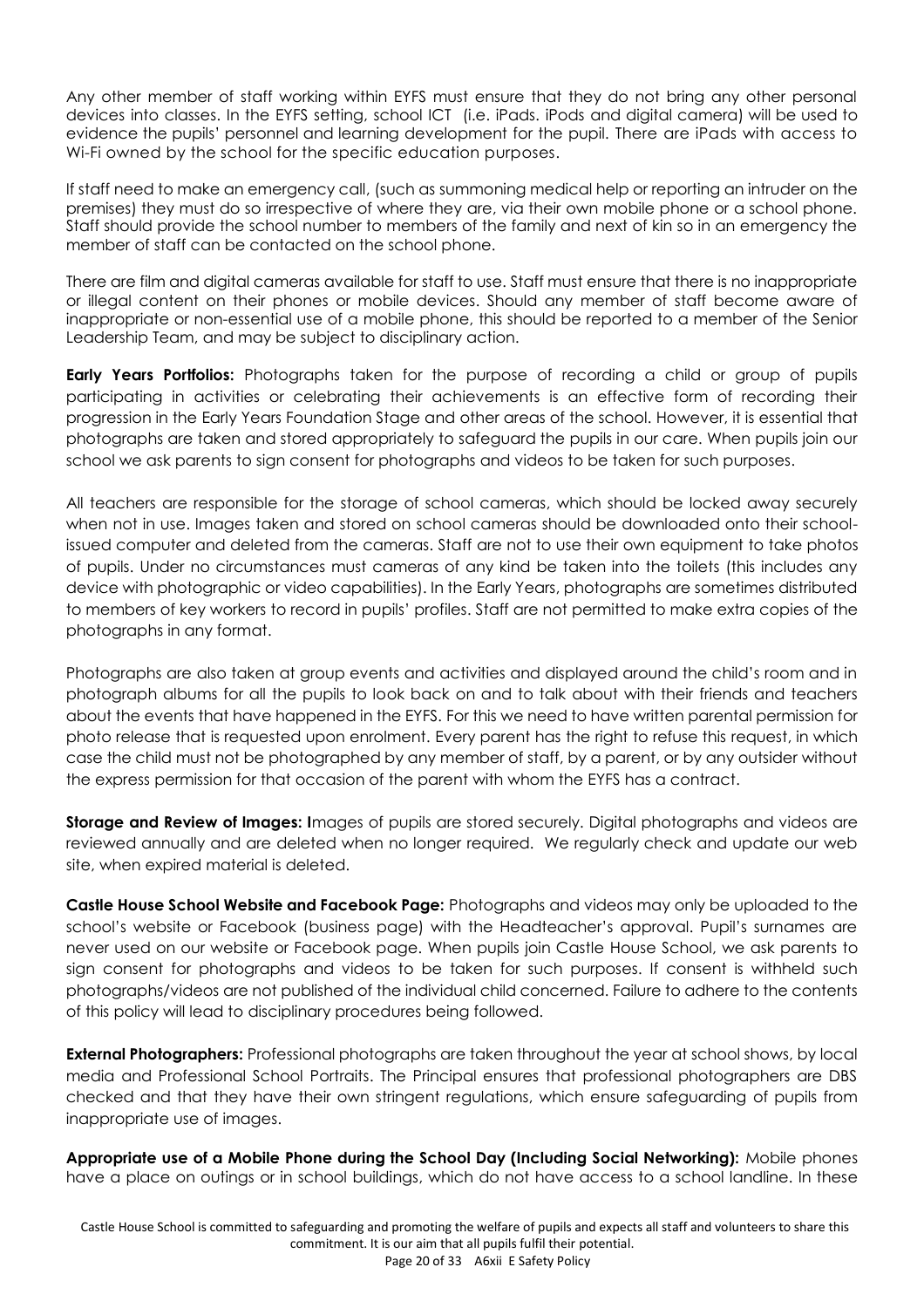cases, they are often the only means of contact available and can be helpful in ensuring pupils are kept safe. Ideally staff should use school mobile phones in these circumstances but, if required to use a personal phone, should input 141 to ensure their own number is hidden.

By arrangement with the Headteacher a member of staff's mobile phone may be designated as the means of communication for specific activities. The leader of the trip should ensure all participants (including parents, volunteers and partners) in the activity are aware of this Mobile Phone and Camera Policy.

When leaving the school building with pupils (e.g. for sport, or on school trips), the mobile phones of all members of staff must be switched on and turned to loud to ensure that staff can be contacted by the school. Contact numbers for all members of staff accompanying the pupils must be left at Reception and a list of contact telephone numbers for all pupils should be with the leader of the off-site activity (although these must be kept confidential). Group leaders will also be provided with a school-issued mobile phone.

Staff must not post anything onto social networking sites such as Facebook that could be construed to have any impact on the organisation's reputation. (We advise all our staff to carefully restrict their Facebook profiles to ensure they cannot be contacted by parents and pupils; this could involve removing their last name from their page). Staff must not accept friendship requests from parents or pupils at the school. Staff must not post anything onto social networking sites that would offend any other member of staff or parent using the setting. If any of the above points are found to be happening, then the member of staff involved will face disciplinary action, which could result in dismissal.

**Mobile Electronic Devices (Phones, Laptops, iPads and Tablets; please see appendix 4 for more details)**. Pupils at Castle House School are only allowed to have mobile phones in school with advance permission from parents, which is included in the parent acceptable use policy. This permission will be sought prior to the start of each school year. Pupils should ensure their mobile phones are left with the office at the start of school and collected at the end of the day. Mobile phones or other electronic devices which are kept on site, are at the risk of the individual pupil. Sinclair House School is not responsible for any personal devices lost or damaged whilst at the school.

Any use of mobile technology to intimidate, bully, harass, threaten or attempt to radicalise others or breach copyright laws will be counted as an infringement of network use and breach of discipline and will be dealt with in accordance with the school's policy for promoting positive behaviour. This may result in disconnection from the network, confiscation of the mobile technology and/or legal or civil disciplinary action. Uploading images and sound is only permissible if the subject involved gives permission and if in doing so, School and statutory guidelines are not breached.

Pupils are reminded that 'sexting' (sending or posting images or videos of a sexual or indecent nature) is strictly prohibited by the school and may constitute a criminal offence. The school will treat incidences of sexting (both sending and receiving) as a safeguarding issue and pupils concerned about images that they have received, sent or forwarded should speak to any member of staff for advice.

# **The School has the right to confiscate and search any mobile electronic device (personal or school-issued) if it suspects that a pupil or staff member is in danger or has misused a device. This will be done in accordance with the School's policy on searching and confiscation as set out in the Behaviour and Discipline Policy.**

# **Use of images: displays etc.**

We will only use images of our pupils for the following purposes:

- Internal displays (including clips of moving images and yearbooks) on digital and conventional notice boards within School premises.
- Communications with Castle House School community (parents, pupils, staff), for example newsletters.
- Marketing Castle House School both digitally by website, by prospectus, by displays at educational fairs and other marketing functions and by other means.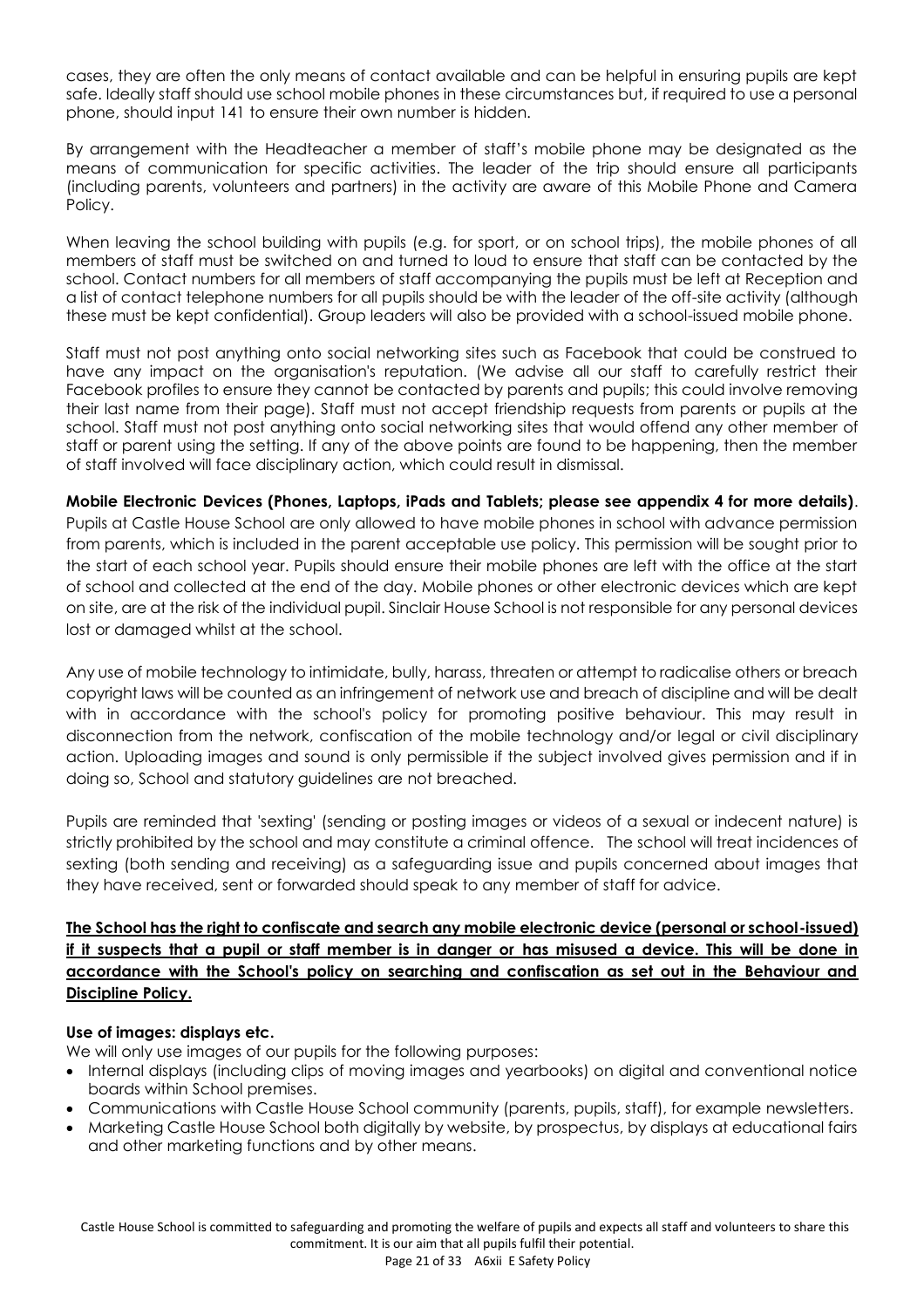**Images that we use in displays and on our web site:** The images that we use for displays and communications purposes never identify an individual pupil. Instead, they name the event, the term and year that the photograph was taken (for example, 'Sports Day, Summer Term 2016'). We only use images of school activities, such as plays, concerts, sporting fixtures, prize-giving, school trips etc. in their proper context. We never use any image that might embarrass or humiliate a pupil. Pupils are always properly supervised when professional photographers visit Castle House School. Parents are given the opportunity to purchase copies of these photographs.

The pupils take part in various events throughout the year, such as assemblies, sporting events, drama and musical productions, field trips, the international festival, etc. Parents present often take photographs of these memorable events, which may include groups of pupils. If a child takes part in the events, the parents are consenting to their child possibly being photographed or included in a group photograph by other parents.

**Media coverage:** We will always aim to notify parents in advance when we expect the press to attend an event in which our pupils are participating, and will make every effort to ensure that images including pupils whose parents or guardians have refused permission for such images of their pupils to be used are not used. We will always complain to the Press Complaints Council (PCC) if the media fails to follow the appropriate code of practice for the protection of young people, including the pupils of celebrities.

**Staff induction:** All new teaching and office staff are given guidance on the school's policy on taking, using and storing images of pupils.

**Use of Mobile Phones for Volunteers and Visitors**: Upon their initial visit volunteers and visitors are given information informing them they are not permitted to use mobile phones on the premises in the presence of pupils. If staff observe that parents are using their mobile phones whilst in school, we will politely remind visitors as to why we do not permit the use of mobile phones in school. The exception to this would be at an organised event. Staff should remind parents regularly of school policy with regard to mobile phone use with the following statement on weekly emails, when announcing events: "You are welcome to photograph your child at this event providing the images are for personal use only (e.g. a family album) and so are exempt from the Data Protection Act 1998. Please be aware these images (which may include other pupils) must not be shared on social networking sites or other web-based forums since we regard this as 'making the image public'. Sharing images, or uploading them into a 'public space', is likely to be in breach of the Act." If they wish to make or take an emergency call they may use the office and the school phone.

**Parental use of mobile phones/cameras within the school buildings:** The growth of hand-held mobile technology and interconnectivity has implications for the safety of pupils, so in order to reflect the policy on safeguarding and child protection, it is essential parents do not use their mobile phones/cameras in the school building, apart from circumstances as outlined below. Parents must ensure mobile phones/cameras are not on display (switched off or silent mode) while in the presence of pupils or in public areas of the school such as during meetings and school events.

The school records images of pupils, both through moving pictures and stills, for assessment and reporting of progress, as well as celebration of their activities. It goes to some lengths to photograph events and performances, which are available on request (or through purchasing), particularly in order to avoid distraction of pupils while performing and disturbance within the audience.

*Other mobile technology: At Castle* House School*, we recognise the value of mobile technology within our curriculum. Any personal device that pupils bring to the school must be used appropriately in line with the Pupils' Acceptable Use Policy and must be kept securely. Where a pupil is found to be misusing a school or personal device, or accessing inappropriate content, the device may be confiscated by the school and appropriate action taken. When accessing the school Wi-Fi, staff and pupils must adhere to their ICT Acceptable Use Policy. Staff, pupils, volunteers and parents are responsible for their own mobile devices and the school is not responsible for theft, loss, or damage.*

**Driving and the law:** The use of hand-held phones while driving, whether to make or receive a call, is prohibited. The only exception to this will be in the event of a genuine emergency call to 999 or 112, if it would be unsafe for the driver to stop. Hand-held mobile phones used with an earphone and microphone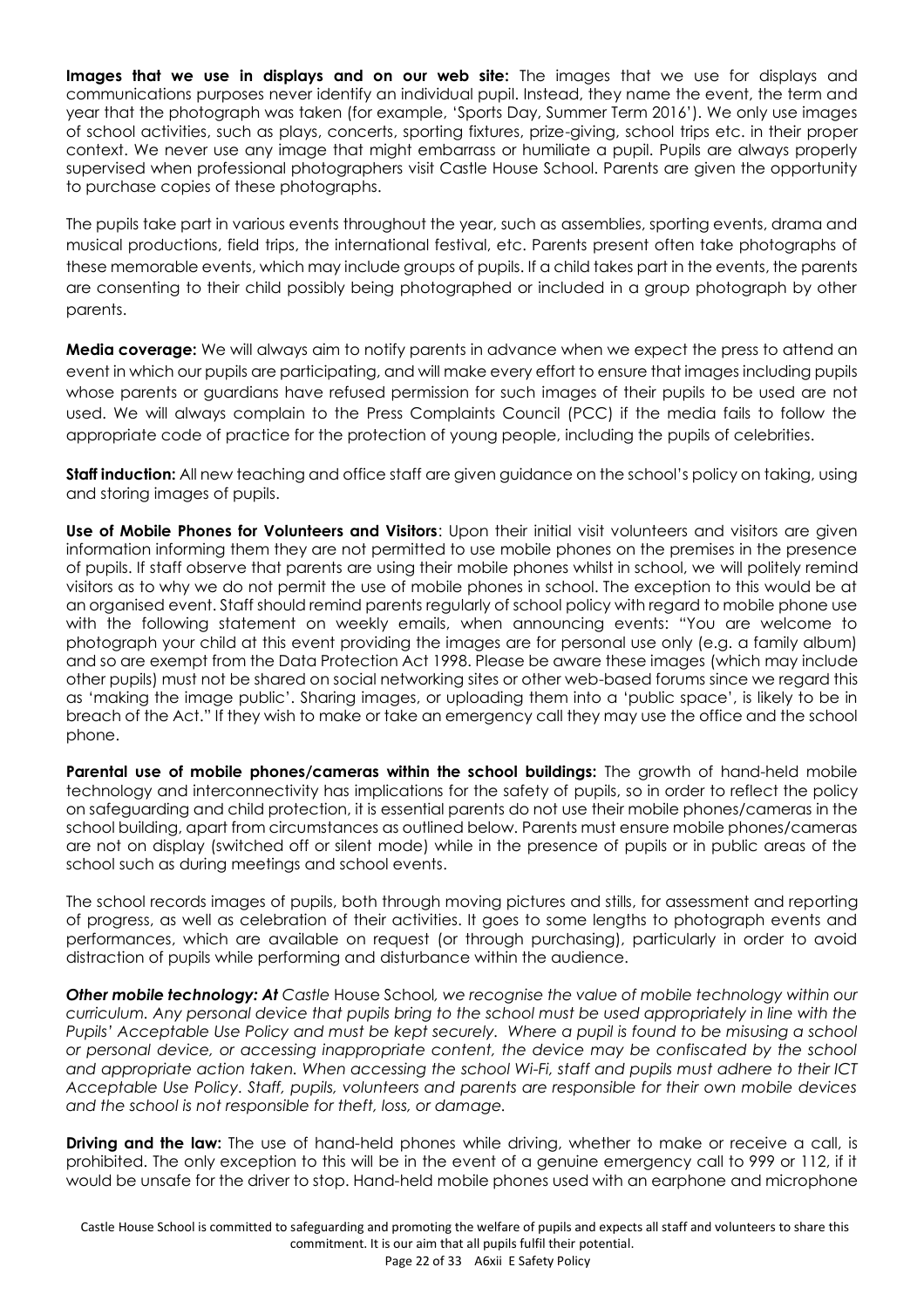are covered under the ban, as they still require the user to hold the phone to press buttons or to read a message on the phone's screen.

The Headteacher of the school will not require any employee to receive or make calls on a mobile phone while driving. Mobile phones must instead be directed to the message/voicemail service while driving. Also, the Headteacher will not assist in the payment of any fine levied against anyone using a hand-held mobile phone while driving. An employee will be regarded as driving if the engine is running, even if the vehicle is stationery. Notification of any contravention of these requirements may be regarded as a disciplinary matter.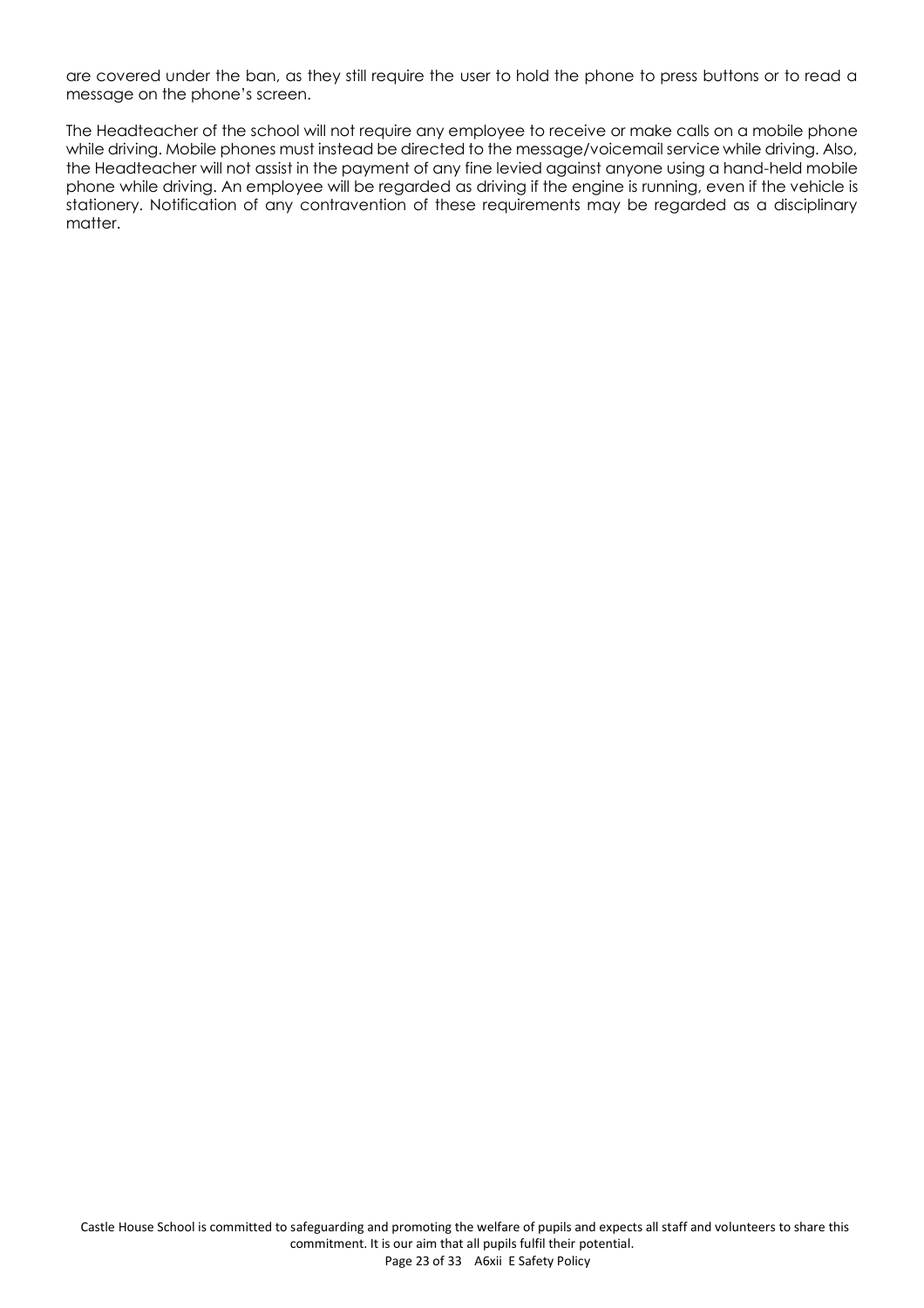# **Appendix 5:** *E-Safety FAQs*

# **How will the policy be introduced to Pupils?**

- Rules for Internet access will be posted in all rooms where computers are used
- Pupils will be informed that Internet use will be monitored
- Instruction in responsible and safe use should precede Internet access
- A module on responsible Internet use will be included in the PSHE programme covering both home and school use.
- Pupils will be informed that network and Internet use will be monitored and appropriately followed up.
- Pupils will be made aware of the acceptable use of technology and sign upon enrolment

# **How will ICT system security be maintained?**

- The school ICT systems will be reviewed regularly with regard to security
- Security strategies will be discussed at staff meetings.
- Virus protection will be installed and updated regularly.
- Personal data sent over the Internet will be encrypted or otherwise secured.
- Use of portable media such as USB sticks, SD Cards and Hard Drives to carry work should be kept confidential by staff and not used in public computers.
- Files held on the school network will be regularly checked
- All network system and administration passwords are to be recorded by the IT Department and kept in a secure place with regular updates

# **How will staff be consulted and made aware of this policy?**

- All staff must accept the terms of the 'Responsible Internet Use' statement included in the faculty handbook before using any Internet resource in school.
- All new staff will be taken through the key parts of this policy as part of their induction.
- All staff including teachers, learning support assistants and support staff will be provided with the School e-Safety Policy and have its importance explained as part of the child protection training requirement.
- Staff will be informed that network and Internet traffic can be monitored and traced to the individual user.
- Staff development in safe and responsible Internet use, and on the school Internet policy will be provided as required.
- Breaching this e-safety policy may result in disciplinary action being taken and access to ICT being restricted or removed.
- Staff will read and sign *Staff Code of Conduct for ICT-* prior to using school ICT equipment in the school
- Staff will always use a child friendly safe search engine when accessing the web with pupils.

# **How will complaints regarding Internet use be handled?**

- Responsibility for handling incidents will be dealt with by the Headteacher.
- Complaints of Internet misuse will be dealt with by the Headteacher.
- Any complaint about staff misuse must be referred to the Headteacher.
- Any complaint relating to the Headteacher must be referred to the Chair of Governors.
- Complaints of a child protection nature must be dealt with in accordance with our Safeguarding Children-Child Protection Policy and procedures.
- Pupils and parents will be informed of the complaint procedure.
- Parents and Pupils will need to work in partnership with staff to resolve issues.
- As with drug issues, there may be occasions when the police must be contacted. Early contact could be made to establish the legal position and discuss strategies.

# **How will parents' support be enlisted?**

- Parents' attention will be drawn to the responsible Internet use policy in newsletters and on the school website.
- Internet issues will be handled sensitively to inform parents without undue alarm.
- A partnership approach will be encouraged with parents and could include information booklets, practical sessions and suggestions for safe Internet use at home.
- Advice on filtering systems and educational and leisure activities that include responsible use of the Internet will be made available to parents.
- We will maintain a list of e-safety resources for parents.
- Parents will be invited to attend an e-safety workshop annually.

 Castle House School is committed to safeguarding and promoting the welfare of pupils and expects all staff and volunteers to share this commitment. It is our aim that all pupils fulfil their potential.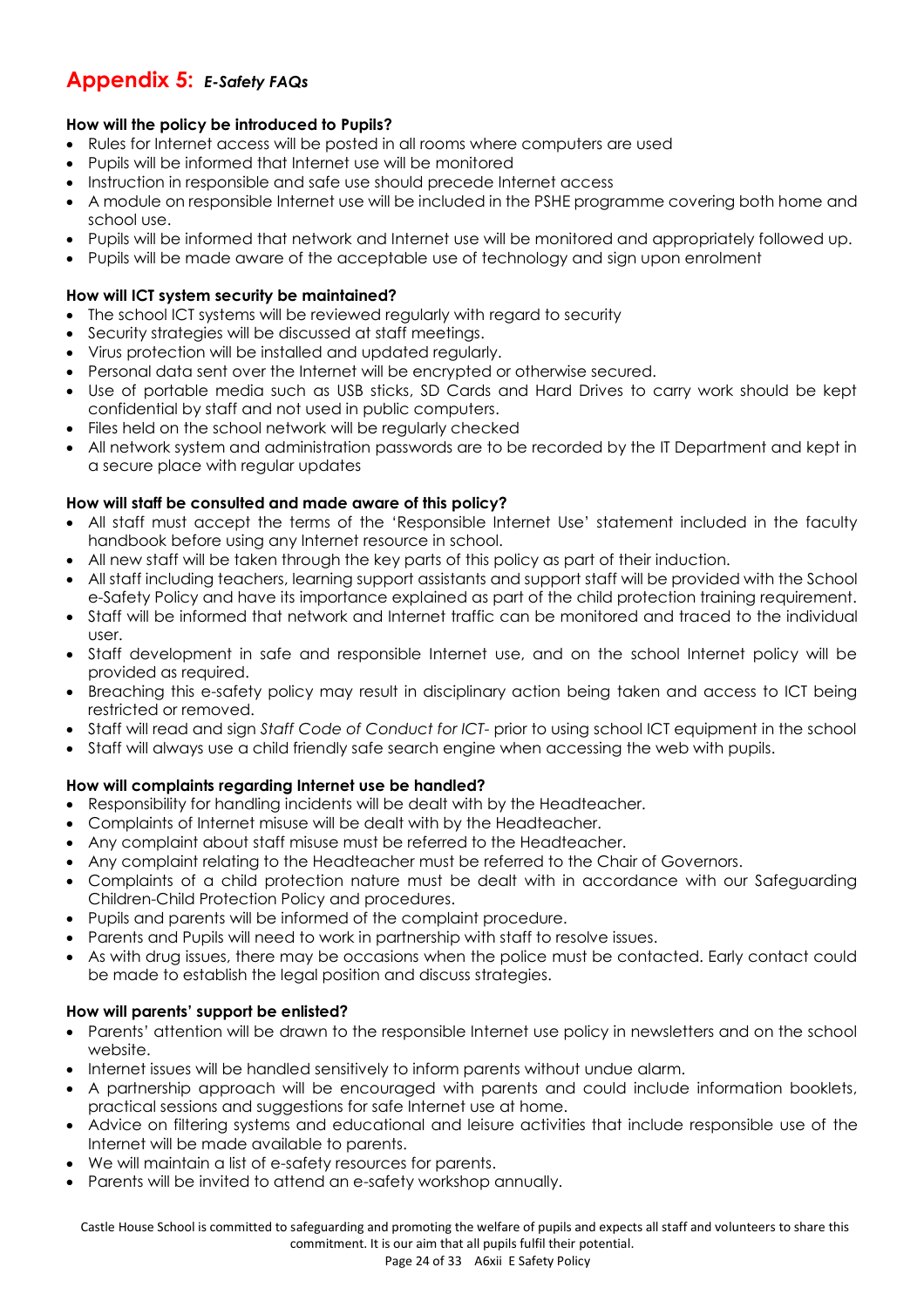#### **Why is the use of Internet and ICT important?**

Not only is familiarity with the use of ICT equipment a core requirement, but the efficient use of the equipment and available resources is also considered key – for example, the use of email for efficient communication and the correct use of the Internet for research. Staff across the school are making increased use of ICT, which benefits not only the quality of teaching and support services but also their professional development. It is equally important that staff are properly equipped and supported to make the most efficient use of ICT resources. In particular, ICT is extremely beneficial in engaging our pupils, who have learning and physical disabilities. It can also help them to access parts of the curriculum, which they might not otherwise be able to engage with.

All pupils deserve the opportunity to achieve their full potential; in our modern society this should incorporate the use of "Appropriate and Safe" ICT facilities including online resources and services. Internet use is a part of the statutory curriculum and a necessary tool for staff and Pupils. The school has a duty to provide Pupils with quality Internet access as part of their learning experience. In order for the school to maintain such an environment for learners (pupils and adults) everybody must be aware of the need to ensure on-line protection (e-safety) and subsequently understand the principles of this policy and the expectations of school practice as documented below.

#### **How is the Safe Use of ICT and the Internet Promoted?**

Castle House School takes very seriously the importance of teaching pupils (and staff) to use ICT - and especially the Internet - in a safe and responsible manner. This will have a positive impact on not only the use of ICT in school, but also outside school in the wider community. Castle House School has in place an Internet firewall, Internet content filtering and antivirus software, and various IT security policies, which help to ameliorate the risk of accessing inappropriate and unauthorised material. However, no system is 100% safe and Castle House School will further promote safe use of ICT and the Internet by educating pupils and staff about the risks and the ways they can be mitigated by acting sensibly and responsibly. The school will ensure that the use of Internet derived materials by staff and Pupils complies with copyright law. Castle House School will help pupils to understand the risks posed by adults or young people, who use the Internet and social media to bully, groom, abuse or radicalise other people, especially pupils, young people and vulnerable adults.

The latest resources promoted by the DfE can be found at:

- The UK Safer Internet Centre [\(www.saferInternet.org.uk\)](http://www.saferinternet.org.uk/)
- CEOP's Thinkuknow website [\(www.thinkuknow.co.uk\)](http://www.thinkuknow.co.uk/)

# **How does the Internet and use of ICT benefit education in our school?**

- Pupils learn effective ways to use ICT and the Internet including safe and responsible use.
- Access to worldwide educational resources including museums and art galleries.
- Educational and cultural exchanges between Pupils worldwide.
- Access to experts in many fields for Pupils and staff.
- Staff professional development through access to national developments, educational materials and good curriculum practice.
- Communication with support services, professional associations and colleagues.
- Improved access to technical support.
- Exchange of curriculum and administration data with Local Authority and DfE
- Support of the wider curriculum through the use of word processing, spreadsheet and presentation tools, specialist applications, and the use of the Internet for research purposes.

# **How will Pupils learn to evaluate Internet content?**

- Pupils will be educated in the effective use of the Internet in research, including the skills of knowledge location, evaluation and retrieval.
- Pupils will be taught what Internet use is acceptable and what is not and given clear guidelines for Internet use.
- If staff or Pupils discover unsuitable sites, the URL (address) and content must be reported to the teacher, E-Safety Officer or IT Department.
- Staff and Pupils should ensure that their use of Internet derived materials complies with copyright law
- Pupils should be taught to be critically aware of the materials they read and show how to validate information before accepting its accuracy.
- Pupils will be taught to acknowledge the source of information used and to respect copyright.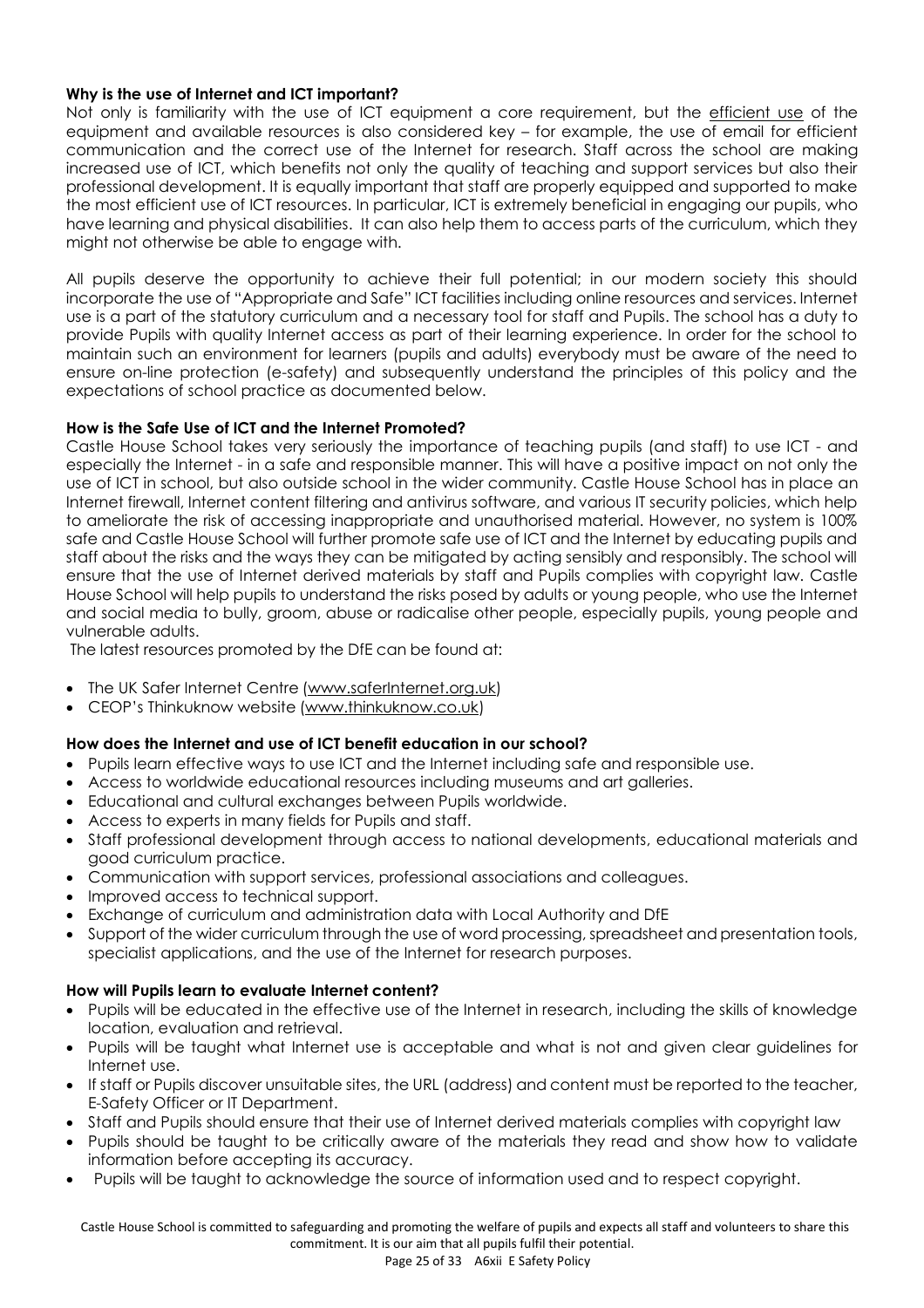#### **How is Filtering Managed?**

Having Internet access enables pupils to explore thousands of global libraries, databases and bulletin boards. They are also able to exchange messages with other learners and teachers throughout the world. All unsuitable websites will be filtered and automatically blocked by our security systems and will not be made accessible to pupils. In addition, pupils' usage of our network will be continuously monitored and repeated attempts to access unsuitable sites will alert our IT support team.. The IT support team will tailor the filtering to suit the individual needs of subjects and the school generally appropriate to the age of pupils. Although this filtering uses the latest security technology, parents/guardians will wish to be aware that some pupils may find ways to access material that is inaccurate, defamatory, illegal or potentially offensive to some people.

However, at Castle House School we believe that the benefits to pupils having access to the Internet in the form of information, resources and opportunities for collaboration exceed any disadvantages. However, as with any other area, parents and guardians of pupils along with Castle House School share the responsibility for setting and conveying the standards that pupils should follow when accessing and using these media information sources at school and/or at home. During school time, teachers will guide pupils towards appropriate material on the Internet. Outside school, families bear the same responsibility for guidance as they exercise with other information, sources such as television, telephones, films and radio.

- The school will work in partnership with parents/guardians, the Local Authority (LA) and Department for Education (DfE) to ensure systems to protect pupils are reviewed and improved.
- If staff or pupils come across unsuitable on-line materials, they must report it to the ICT Coordinator immediately.
- The school will take every step to ensure that appropriate filtering systems are in place to protect pupils from unsuitable material and the methods used will be reviewed regularly.
- Any material that the school believes is illegal must be referred to the Internet Watch Foundation [\(www.iwf.co.uk\)](http://www.iwf.co.uk/).

#### **How are Emerging Technologies Managed?**

ICT in the 21st Century has an all-encompassing role within the lives of pupils and adults. New technologies are enhancing communication and the sharing of information. Current and emerging technologies used in school and, more importantly in many cases, used outside of school by pupils may include:

- The Internet
- E-mail
- Instant messaging [\(http://www.msn.com,](http://www.msn.com/) [http://info.aol.co.uk/aim/\)](http://info.aol.co.uk/aim/) often using simple web cams
- Social media
- Blogs (an on-line interactive diary)
- Podcasting (radio / audio broadcasts downloaded to computer or MP3/4 player)
- Social networking sites (Popular [www.myspace.com](http://www.myspace.com/) / [www.piczo.com](http://www.piczo.com/) / [www.bebo.com](http://www.bebo.com/) / [http://www.hi5.com](http://www.hi5.com/) / [http://www.facebook.com\)](http://www.facebook.com/)
- Video broadcasting sites (Popular: [http://www.youtube.com/\)](http://www.youtube.com/)
- Chat Rooms (Popular [www.teenchat.com,](http://www.teenchat.com/) [www.habbohotel.co.uk\)](http://www.habbohotel.co.uk/)
- Gaming Sites (Popular [www.neopets.com](http://www.neopets.com/)[,http://www.miniclip.com/games/en/,](http://www.miniclip.com/games/en/) <http://www.runescape.com/> / http://www.clubpenguin.com)
- Music download sites (Popular<http://www.apple.com/itunes/><http://www.napster.co.uk/> [http://www](http://www-kazzaa.com/)[kazzaa.com/,](http://www-kazzaa.com/) [http://www-livewire.com/\)](http://www-livewire.com/)
- Mobile phones with camera and video functionality
- Mobile technology (e.g. games consoles) that are 'Internet ready'.
- Smart phones with e-mail, web functionality and cut down 'Office' applications.

# **How to React to Misuse by Pupils and Young People**

• **Step 1:** Should it be considered that a child or young person has deliberately misused ICT, a letter will be sent to the parent or carer outlining the issue. The child or young person may be temporarily suspended from a particular activity.

• **Step 2:** If there are to be further incidents of misuse, the child or young person will be suspended from using the Internet or other relevant technology for an increased period of time. The parent or carer will be invited to discuss the incident in more detail with a senior administrator and the most appropriate course of action will be agreed.

• **Step 3:** The sanctions for misuse can be escalated at any stage, should it be considered necessary. In the event that misuse is deemed to be of a serious nature, steps 1 and 2 can be omitted. Should a child or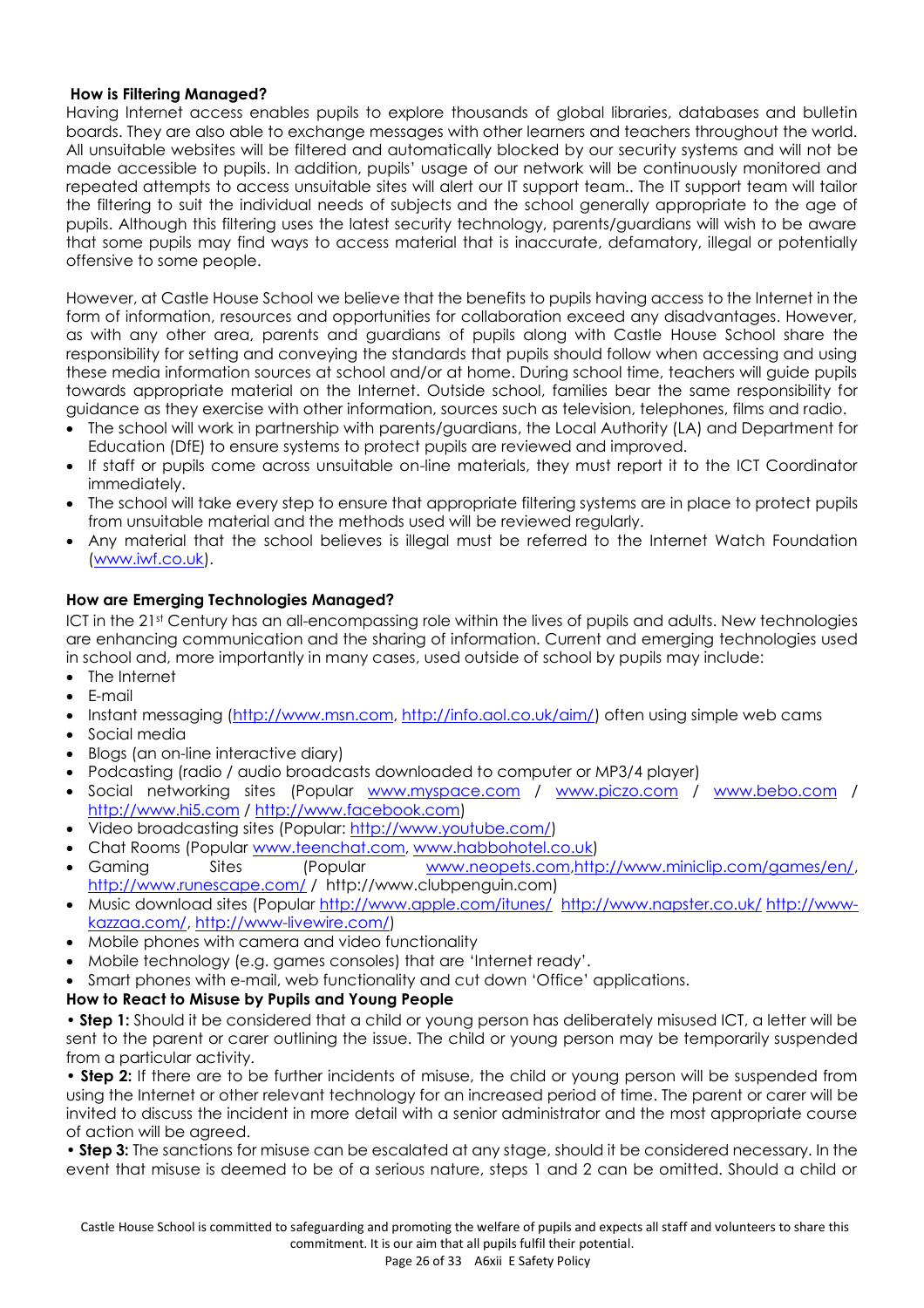young person be considered to be at risk of significant harm, the Safeguarding Children-Child Protection Policy must also be applied. Allegations of serious misuse will be reported to the most appropriate agency, for example, the Police or Children's Social Care.

In the event that a child or young person should accidentally access inappropriate material, it must be reported to an adult immediately. Appropriate action is to be taken to hide or minimise the window. The computer will not be switched off nor will the page be closed, as it may be necessary to refer to the site during investigations to allow effective filters to be put in place to prevent further inadvertent access.

# **How is Printing Managed?**

The use of the ICT printers may be monitored on an individual basis to encourage careful use of printing resources. As well as being a significant capital cost, the consumables (ink, laser printer toner and drums, and paper) associated with printing represent one of the most expensive ongoing costs associated with ICT. Whilst the school would not wish to discourage the proper use of printers, it is important to ensure that printing facilities are used efficiently and effectively. Pupils and staff are asked to take care not to waste printing resources, for example by using "Print Preview" to check work before sending it to the printer and by using colour print only when necessary.

**What are the categories of Cyber-Bullying?** Seven categories of cyber-bullying have been identified:

- **Text message bullying** involves sending unwelcome texts that are threatening or cause discomfort;
- **Picture/video-clip bullying via mobile phone cameras** is used to make the person being bullied feel threatened or embarrassed, with images usually sent to other people. 'Happy slapping' involves filming and sharing physical attacks;
- **Phone call bullying via mobile phone** uses silent calls or abusive messages. Sometimes the bullied person's phone is stolen and used to harass others, who then think the phone owner is responsible. As with all mobile phone bullying, the perpetrators often disguise their numbers, sometimes using someone else's phone to avoid being identified;
- **Email bullying** uses email to send bullying or threatening messages, often using a pseudonym for anonymity or using someone else's name to pin the blame on them.
- **Online grooming, Chat room and Social Networking Site abuse** involves sending menacing or upsetting responses to pupils or young people, or posting inappropriate material in a public digital locale.
- **Bullying through instant messaging (IM)** is an Internet-based form of bullying where pupils and young people are sent unpleasant messages as they conduct real-time conversations online.
- **Bullying via websites** includes the use of defamatory blogs (web logs), personal websites and online personal polling sites. There has also been a significant increase in social networking sites for young people, which can provide new opportunities for cyber-bullying.

# **General Housekeeping:**

The ICT equipment used by the school represents a considerable financial investment. It makes sense to treat it well so that it will remain in good working order. In addition, the ICT resource is finite e.g. computers can run out of disk space; users should be encouraged to think about the amount of file storage they use and the need to keep it well organised. The school does not currently operate a quota system for disk space or mailboxes, but will consider doing so should the need arise. The following will apply:

- Treat ICT equipment with respect and keep areas around ICT equipment clean and tidy.
- Normal school rules and consideration of others applies.
- Keep the amount of storage you use to a minimum. Clear out old and unused files regularly.

# **What are the ICT Room Pupil Rules?**

- Do not use ICT without permission.
- Food and drink must not be consumed near any computer equipment anywhere in the school.
- Do not move about the room while seated on a chair.
- Any person found defacing or wilfully damaging ICT equipment will be required to correct the damage caused or pay for replacement.
- Computer faults should be promptly reported to the ICT Co-ordinator. Please do not attempt to repair them yourself.
- Be aware of correct posture. Always ensure that your chair is at the optimum height for you and that you are sitting correctly at the workstation.
- At the end of a session:

 Castle House School is committed to safeguarding and promoting the welfare of pupils and expects all staff and volunteers to share this commitment. It is our aim that all pupils fulfil their potential.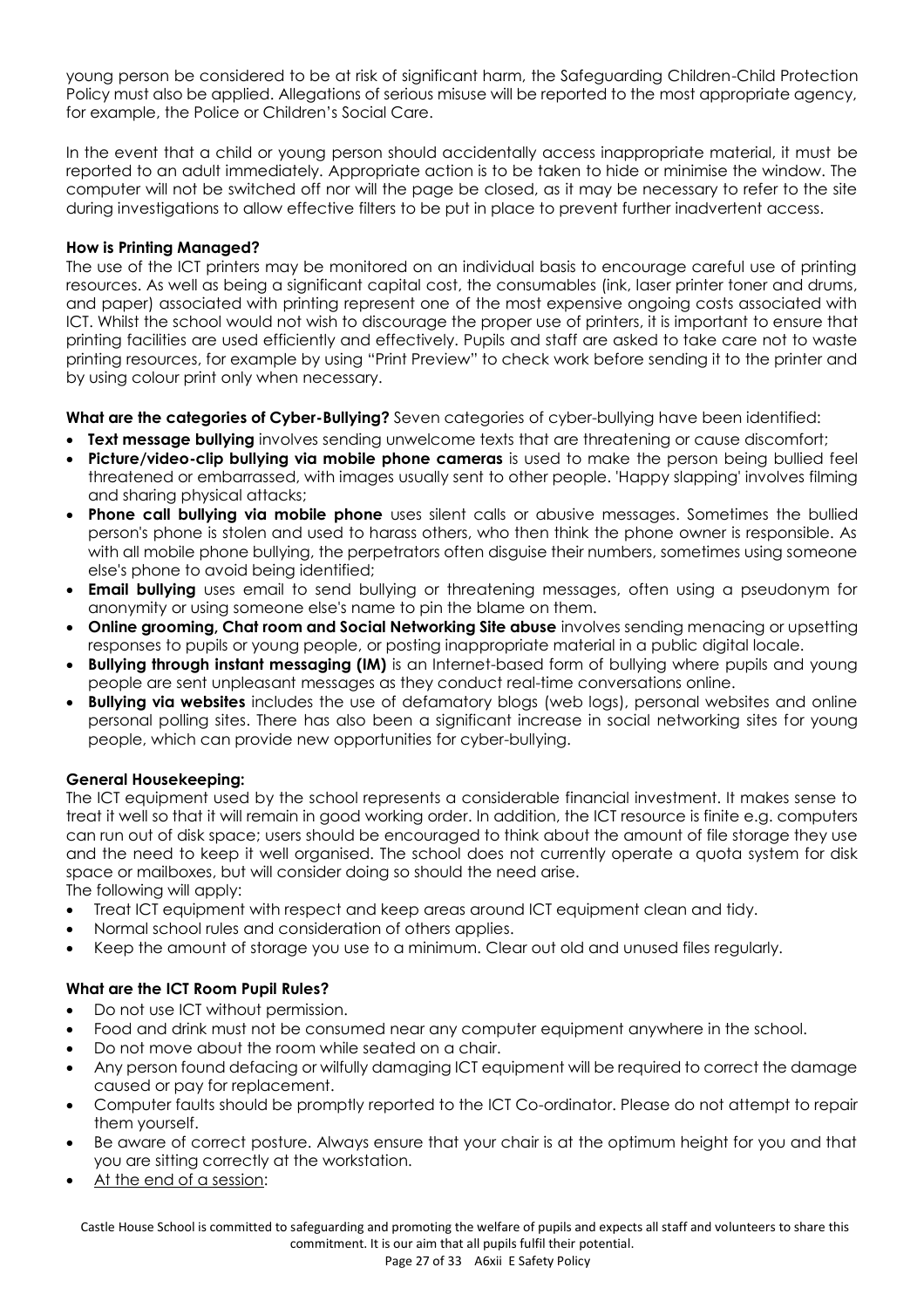- Log off/shut down according to instructions.
- Replace laptops as directed.
- Wind up and put away any headsets.

# **What has Research into Cyber Bullying Found?**

Because of the anonymity that new communications technologies offer, anyone with a mobile phone or Internet connection can be a target for cyber-bullying. Furthermore, bullies can reach much larger numbers within a peer group than they can with conventional bullying. Vindictive comments posted on a website, for instance, can be seen by a large audience, as can video clips sent by mobile phone. Most cyber-bullying is done by pupils in the same class or year group and although it leaves no visible scars, cyber-bullying of all types can be extremely destructive.

- Between a fifth and a quarter of pupils have been cyber-bullied at least once over the previous few months.
- Phone calls, text messages and email are the most common forms of cyber-bullying.
- There is more cyber-bullying outside school than in.
- Girls are more likely than boys to be involved in cyber-bullying in school, usually by phone.
- For boys, text messaging is the most usual form of cyber-bullying, followed by picture/video clip or website bullying.
- Picture/video clip and phone call bullying are perceived as the most harmful forms of cyber-bullying.
- Website and text bullying are equated in impact to other forms of bullying.
- Around a third of those being cyber-bullied tell no one about the bullying.

#### **What is the impact on a child of ICT based sexual abuse?**

The impact on a child of ICT based sexual abuse is similar to that for all sexually abused pupils. However, it has an additional dimension in that there is a visual record of the abuse. ICT based sexual abuse of a child constitutes significant harm through sexual and emotional abuse. Recognition and response is recognising a situation where a child is suffering, or is likely to suffer a degree of physical, sexual and/or emotional harm (through abuse or neglect) which is so harmful that there needs to be compulsory intervention by child protection agencies into the life of the child and their family.

#### **How do I stay secure on the Internet?**

- Do not type any personal details (including your name or email address) into a web site unless you are absolutely sure of the authenticity and trustworthiness of the associated company.
- The use of chat rooms is prohibited.
- The use of Instant Messaging is prohibited.
- The use of Internet-based email or newsgroups is prohibited except with the prior written approval of the principal.

#### **Why is Promoting Safe Use of ICT Important?**

Sinclair House School takes very seriously the importance of teaching pupils (and staff) to use ICT - and especially the Internet - in a safe and responsible manner. This will have a positive impact on not only the use of ICT in school, but also outside school in the wider community.

#### **What does the school's Mobile Phone Policy Include?**

- The commitment to keep the pupils safe.
- How we manage the use of mobile phones at Castle House School taking into consideration staff, pupils on placement, volunteers, other professionals, trustees, visitors and parents/carers.
- How we inform parents/carers, visitors and other professional of our procedures.
- What type of mobile phones will be used on educational visits and learning outside the classroom.
- The consequences of any breaches of this policy.
- Reference to other policies, such as Whistleblowing and Safeguarding Children-Child Protection Policies.

#### **Prevent – Top ten FAQs**

We are receiving a number of queries to the support@isi.net inbox concerning inspection expectations in relation to the *Prevent* strategy so it may be useful if we address the most frequently asked issues.

#### **1. Where can we learn more about** *Prevent***?**

There are two key source documents for the *Prevent* strategy:

 Castle House School is committed to safeguarding and promoting the welfare of pupils and expects all staff and volunteers to share this commitment. It is our aim that all pupils fulfil their potential.

Page 28 of 33 A6xii E Safety Policy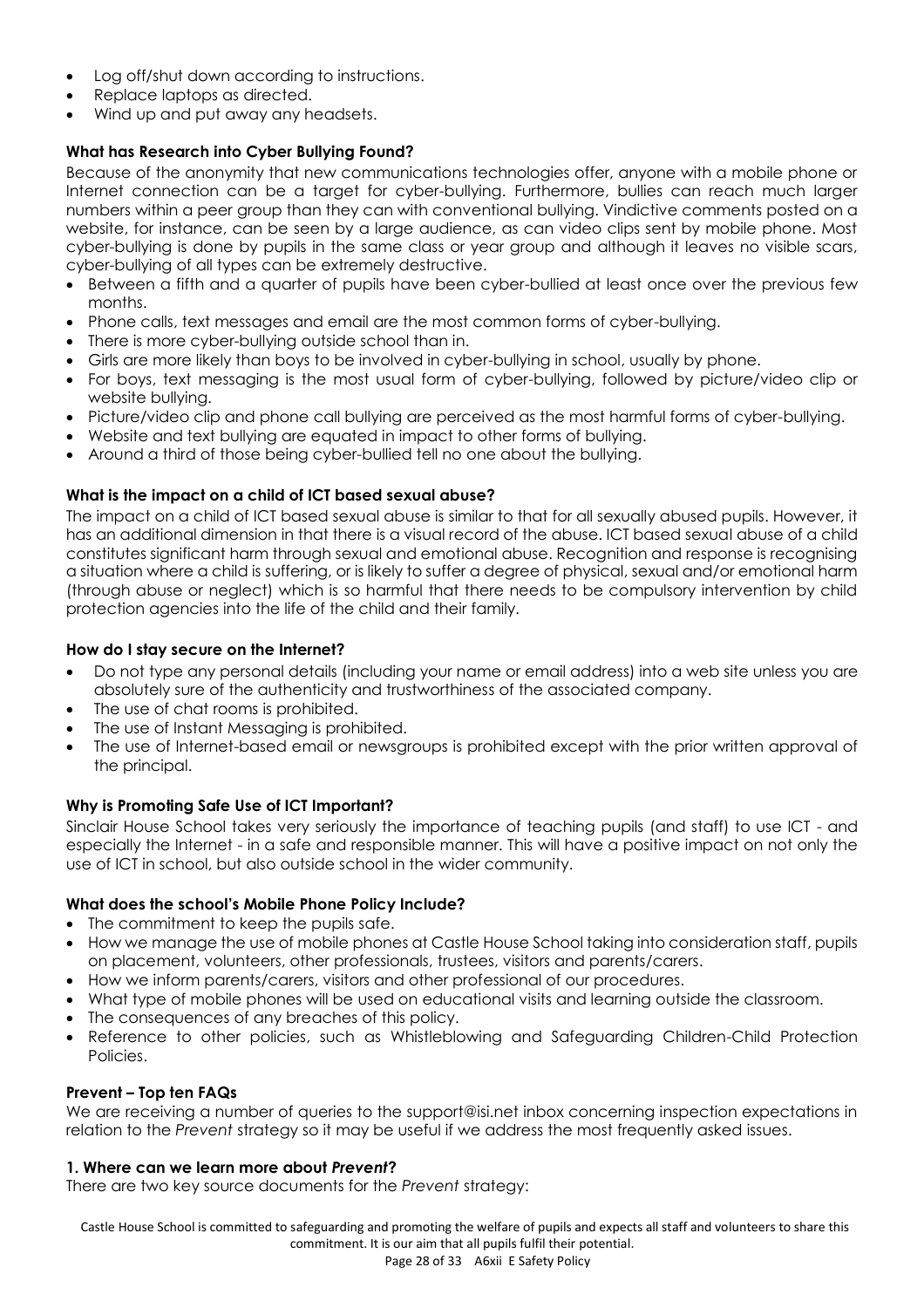□ statutory guidance (Home Office) – see paras 1-27 generally and 57-76 for sector specific guidance for schools

Advice for schools (Department for Education)

#### **2. What do we have to do?**

The over-arching legal duty is to **"have due regard to the need to prevent people from being drawn into terrorism"** and, in so doing, have regard to guidance issued by the Secretary of State. In summary, the national statutory guidance from the Home Office, and sector-specific advice from the Department for Education places the following expectations on schools:

**Demonstrate effective leadership:** display an awareness and understanding of the risk of radicalisation in your area and institution; communicate and promote the importance of the *Prevent* duty to staff; ensure staff implement the *Prevent* duty effectively.

**Train staff:** ensure staff understand what radicalisation and extremism mean and why people may be vulnerable to being drawn into terrorism; ensure staff have the knowledge and confidence to identify pupils at risk of being drawn into terrorism, and to challenge extremist ideas which can be used to legitimise terrorism and are shared by terrorist groups; ensure staff know where and how to refer pupils and young people for further help.

**Work in partnership with other agencies**: co-operate productively, in particular, with local *Prevent* coordinators, the police and local authorities, and existing multi-agency forums, for example Community Safety Partnerships; ensure that safeguarding arrangements take into account the policies and procedures of the Local Safeguarding Children's Board (LSCB).

**Share information appropriately:** ensure information is shared between organisations to ensure, for example, that people at risk of radicalisation receive appropriate support.

**Risk assess**: assess the risk of pupils being drawn into terrorism, including support for extremist ideas that are part of terrorist ideology. This should be based on an understanding, shared with partners, of the potential risk in the local area or your school's particular circumstances. This means being able to demonstrate both a general understanding of the risks affecting pupils and young people in the area and a specific understanding of how to identify pupils who may be at risk and what to do to support them.

**Build resilience to radicalisation**: promote fundamental British values through the curriculum and through social, moral, spiritual and cultural education; equip pupils with knowledge, skills and understanding to prepare them to play a full and active part in society; ensure your school is a safe place to discuss sensitive issues, while securing balanced presentation of views and avoiding political indoctrination.

**Safeguard and promote the welfare of pupils**: put in place robust safeguarding policies to identify pupils at risk, and intervene as appropriate by making referrals as necessary to Channel or Children's Social Care, for example.

**Ensure suitability of visiting speakers**: operate clear protocols for ensuring that any visiting speakers, whether invited by staff or by pupils themselves, are suitable and appropriately supervised.

**IT policies**: ensure pupils are safe from terrorist and extremist material when accessing the Internet in school, including by ensuring suitable filtering is in place. The DfE advises that Internet safety will usually be integral to the ICT curriculum and can also be embedded in PSHEE, for example. Every teacher needs to be aware of the risks posed by online activity of extremist and terrorist groups. It is for schools to use their own judgement to fill in operational detail about how best to implement the duty in the context of the level of risk in their locality as advised by their Local Safeguarding Children Board (LSCB) or other local agencies and the assessed risks to their own pupils. The role of inspectors is to raise awareness of the duty and consider whether the measures schools have in place appear effective in each school's particular context. In particular, inspectors will check that schools know how to respond to pupils who may be targeted or influenced to participate in radicalism or terrorism.

# **Do we have to have a separate** *Prevent* **policy?**

The Prevent duties can largely be implemented through schools' existing safeguarding duties using, for example, current reporting lines and training processes. It is not a requirement to create a separate dedicated *Prevent* Policy. However, the Home Office statutory guidance introduces a new requirement that policies "set out clear protocols for ensuring that any visiting speakers – whether invited by staff or by pupils themselves – are suitable and appropriately supervised." This protocol can be a standalone document or be part of another policy or document.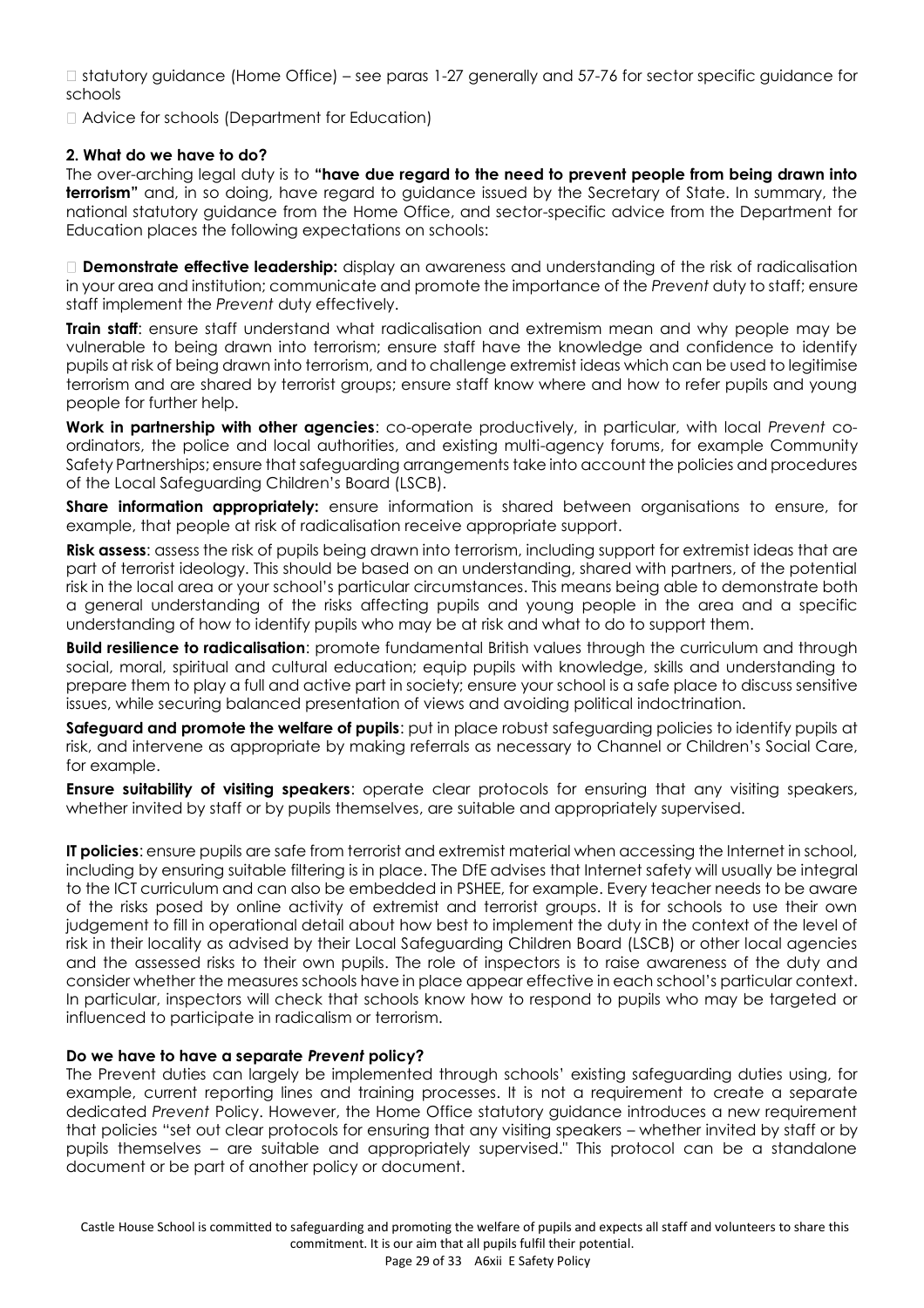#### **What IT filtering systems must we have?**

No technical guidance has been prescribed concerning the levels of filtering which are to be considered appropriate. This means that schools have discretion as to how they approach this aspect of the prevent duty. Inspectors will assess and challenge on the basis of whether what is in place appears effective in practice to ensure pupils are kept safe from terrorist and extremist material when accessing the Internet in school. Keeping safe on-line is as much about educating pupils to think critically and about appropriate behaviour on-line as technical solutions.

#### **What is the definition of a visiting speaker?**

There is no definition of a visiting speaker. Schools should exercise their own reasonable judgement to determine who is a visiting speaker.

#### **Do we have to check all our visiting speakers?**

Schools must ensure all visiting speakers are suitable. There is scope for local discretion as to how. For example, a school could choose to check all speakers or to check all those whom risk assessment indicates warrant closer attention. The over-arching strategy should be recorded in the written protocol mentioned above.

When it comes to inspection, the burden is on the school to demonstrate to inspectors how they meet the duty. Inspectors will expect verbal assurances from schools to be backed up by documentary and other evidence that protocols are put into practice on the ground.

#### **What checks must we run on visiting speakers?**

The means by which schools ensure the suitability of their speakers are not prescribed (except in the event that they happen to come within any of the usual categories in the Independent School Standards and Keeping Children Safe in Education, such as "staff"). Schools need not confine their approach to the usual formal checks; Internet searches, for example, may sometimes be more instructive than formal vetting checks.

This is compatible with KCSIE which advocates in para. 43 that "... governing bodies and proprietors should prevent people who pose a risk of harm from working with pupils by adhering to statutory responsibilities to check staff who work with pupils, taking proportionate decisions on whether to ask for any checks beyond what is required; and ensuring volunteers are appropriately supervised". © Independent Schools Inspectorate 2015.

#### **What do we have to record in our Single Central Register about visiting speakers?**

The formal recording requirement for the SCR have not changed. Schools must decide which, if any, formal checks are required and must be recorded in the SCR by reference to the usual considerations such as role, frequency, supervision, payment (as not all visiting speakers are volunteers), whether speakers are employed by another organisation.

#### **What training must we have?**

As a minimum, schools should ensure that the Designated Safeguarding Lead/s undertakes Prevent awareness training and are able to provide advice and support to other members of staff on protecting pupils from the risk of radicalisation. Schools should consider and arrange further training in the light of their assessment of risks.

#### **What are the potential legal consequences if we do not take the** *Prevent* **duty seriously?**

Where the Secretary of State is satisfied that a school has failed to discharge the duty under the Prevent strategy to have regard to the need to prevent people from being drawn into terrorism, the Secretary of State may give directions to the school to enforce performance of the duty. A direction can be enforced by court order.

#### **What are the rules for publishing content online?**

- Staff or Pupil personal contact information will not be published on the school website. The only contact details given on our website will be the school address and telephone number.
- Pupil's full names will not be used anywhere on the school website or other on-line space.
- We may use photographs of pupils or their work when communicating with parents and the wider community, in newsletters and in the school prospectus.
- Photographs will be checked to ensure that they are suitable (photos of pupils in swimwear would be inappropriate).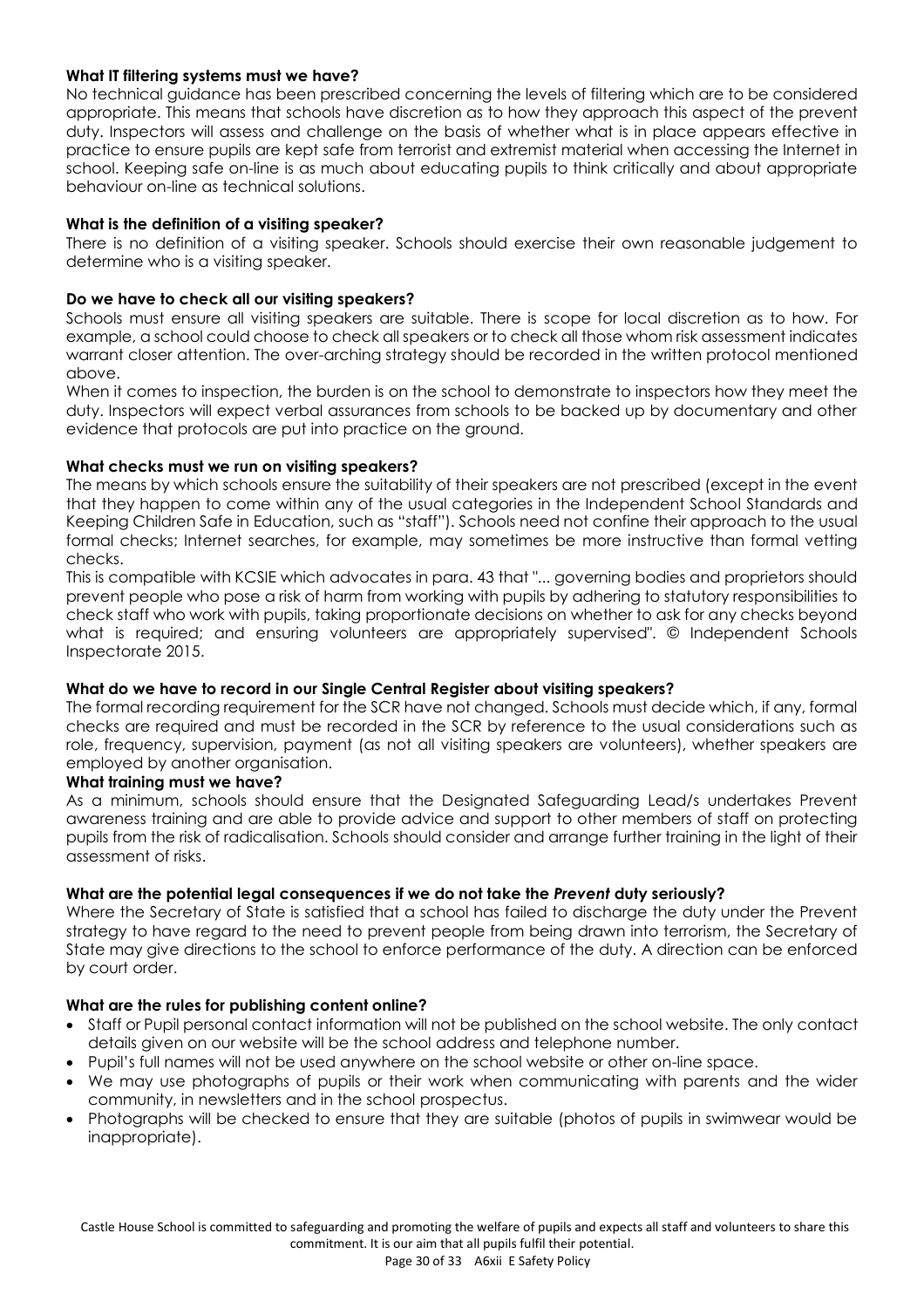# **Appendix 6 – Parents, volunteers and visitors photographing pupils. Updated Aug 2021**

Castle House School provides an environment in which pupils, parents and staff are safe from images being recorded and inappropriately used. The growth of hand-held mobile technology and interconnectivity has implications for the safety of pupils, so in order to reflect the policy on safeguarding and child protection, upon their initial visit, parents, volunteers and visitors are given information informing them they are not permitted to use mobile phones on the premises in the presence of pupils, or to take photographs of pupils apart from circumstances as outlined below. This includes where pupils are on school trips or residential. Neither are volunteers or visitors are permitted to take photographs or recordings of the pupils. Parents must ensure mobile phones/cameras are not on display (switched off or silent mode) while in the presence of pupils. If staff observe that parents are using their mobile phones whilst in school, we will politely remind visitors as to why we do not permit the use of mobile phones in school.

#### **Parental use of mobile phones/cameras whilst on the school grounds**

Castle House School allows parents to take photos of their own children at organised events such as a school performance, sporting event or celebration of learning. We will remind audiences of this at the start of each event, where practicable. Staff will also remind parents regularly of school policy with regard to mobile phone use with the following statement when announcing events: "You are welcome to photograph your child at this event providing the images are for personal use only (e.g. a family album) and so are exempt from the Data Protection Act 1998. Please be aware these images (which may include other pupils) must not be shared on social networking sites or other web-based forums since we regard this as 'making the image public'. Sharing images, or uploading them into a 'public space', is likely to be in breach of the Act." If parents wish to make or take an emergency call whilst on school grounds, they may use the office and the school phone.

Parents are welcome to take photographs of their own pupils taking part in sporting and outdoor events. When an event is held indoors, such as a play or a concert, parents should be mindful of the need to use their cameras and recording devices with consideration and courtesy for the comfort of others. Flash photography can disturb others in the audience, or even cause distress for those with medical conditions; we therefore ask that it is not used at indoor events. Parents are also reminded that copyright issues may prevent us from permitting the filming or recording of some plays and concerts. We always print a reminder in the programme of events where issues of copyright apply. Additionally, the school records images of pupils, both through moving pictures and stills, for assessment and reporting of progress, as well as celebration of their activities. It goes to some lengths to photograph professionally events and performances, which are available on request (or through purchasing), particularly in order to avoid distraction of pupils while performing and disturbance within the audience.

When pupils join Castle House School, we ask parents to sign consent for photographs and videos to be taken for such purposes. If consent is withheld, this must be made clear when the consent form is returned to school so that photographs/videos are not published of the individual child concerned. The pupils take part in various events throughout the year, such as assemblies, sporting events, drama and musical productions, field trips, the international festival, etc. Parents are welcome to take photographs of these memorable events, which may include groups of pupils. If a child takes part in the events, the parents are consenting to their child possibly being photographed or included in a group photograph by other parents. Wherever possible, parents who take photographs of groups of children who are in the care of the school should gain consent first, ensuring that once any photographs are taken, they are stored safely and not posted to social media. The school recognises that it cannot police parents taking photographs of pupils who are outside school grounds and not in the school's care, however posting such pictures online may be in breach of the Data Protection Act 1998 without consent of all people within the photograph.

# **USE OF PHOTOGRAPHS OF PUPILS AND DATA PROTECTION FORM (To be completed by all new parents)**

 Castle House School is committed to safeguarding and promoting the welfare of pupils and expects all staff and volunteers to share this commitment. It is our aim that all pupils fulfil their potential. Page 31 of 33 A6xii E Safety Policy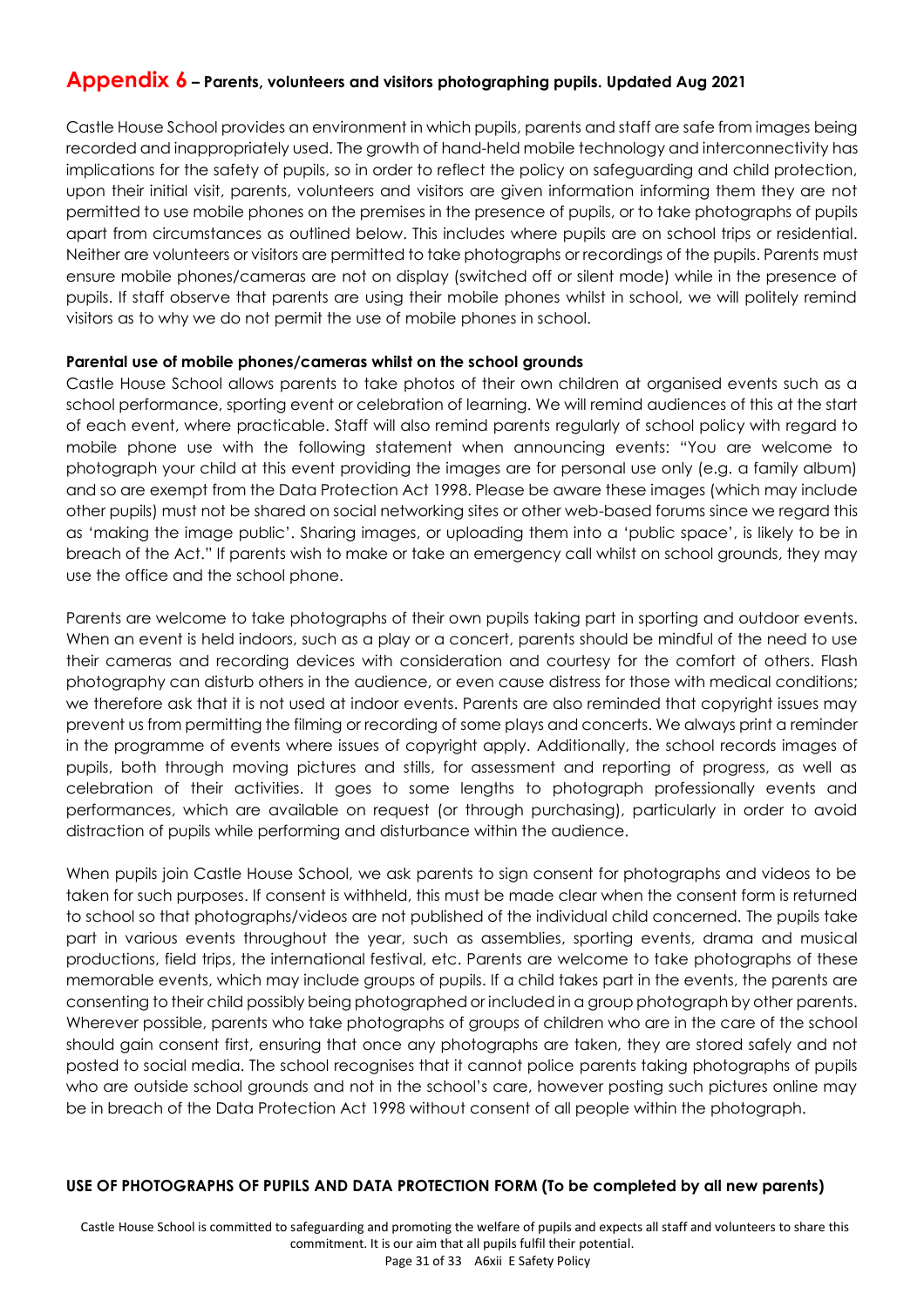# **Photographs**

Castle House School would like your permission to use photographs of your child for marketing and publicity purposes including our website, prospectus, adverts, press releases and other marketing literature such as brochures and leaflets. We will not use names next to photographs of pupils on the website (in accordance with the DfE guidelines). This form is in addition to Castle House School's standard terms and conditions which states "Parents' consent to Castle House School making use of information (textual or pictorial) relating to their child whilst they are at Castle House School and after they have left for the purpose of marketing and publicity for the school." Parent/Carer's name:

Pupil's name:

Pupil's year group/form:

Please tick the appropriate box.

I give my permission for Castle House School to use photographs of my child for marketing and publicity purposes

I do not give my permission for Castle House School to use photographs of my child for marketing and publicity purposes

Signature: \_\_\_\_\_\_\_\_\_\_\_\_\_\_\_\_\_\_\_\_ Date: \_\_\_\_\_\_\_\_\_\_

#### **Data Protection Statement**

In addition to paragraph Castle House School's standard terms and conditions relating to the use of data about you and your child, information about parents is collated, stored and used by Castle House School for the purposes of keeping you informed of events and activities concerning Castle House School and for fundraising. By signing this form, you consent to Castle House School using your data in this way. This information will not be used for any other purpose or passed to any person outside the school without your consent.

I consent to Castle House School using my data for the stated purposes

I do not consent to Castle House School using my data for the stated purposes

Signature: Date: Date: